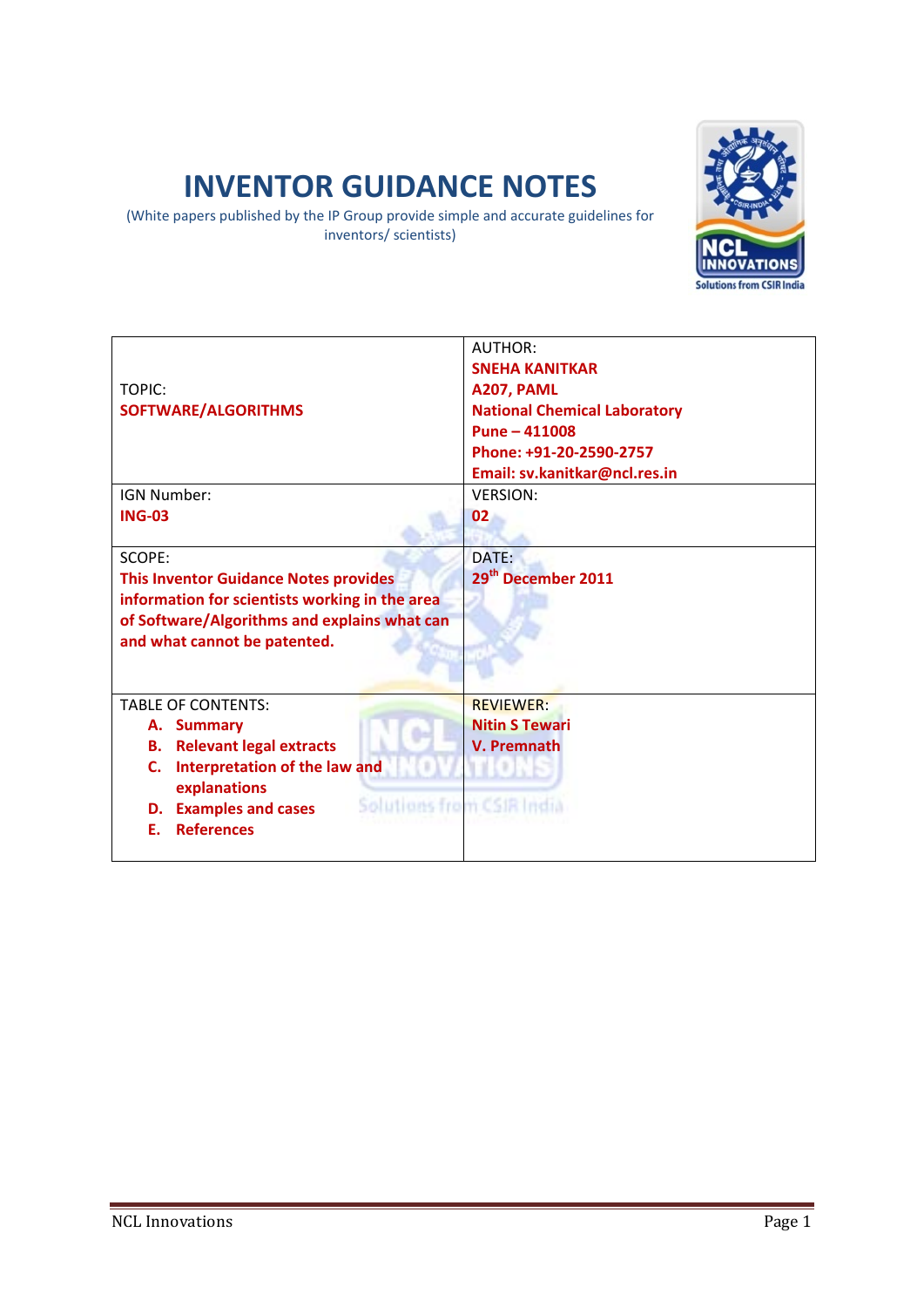### **A. SUMMARY:**

| <b>DETAILS</b>                                                                                                      | <b>INDIA</b>                                                                                                                                                                                                                                                                                                                                                                                                                                                                                                                                                                                                                                                | <b>USA</b>                                                                                                                                                                                                                                                                                                                                                                                                                                                                                                                                       | <b>EUROPE</b>                                                                                                                                                                                                                                                                                                                                                                                   |  |
|---------------------------------------------------------------------------------------------------------------------|-------------------------------------------------------------------------------------------------------------------------------------------------------------------------------------------------------------------------------------------------------------------------------------------------------------------------------------------------------------------------------------------------------------------------------------------------------------------------------------------------------------------------------------------------------------------------------------------------------------------------------------------------------------|--------------------------------------------------------------------------------------------------------------------------------------------------------------------------------------------------------------------------------------------------------------------------------------------------------------------------------------------------------------------------------------------------------------------------------------------------------------------------------------------------------------------------------------------------|-------------------------------------------------------------------------------------------------------------------------------------------------------------------------------------------------------------------------------------------------------------------------------------------------------------------------------------------------------------------------------------------------|--|
| The Law                                                                                                             | The Patent Act, 1970                                                                                                                                                                                                                                                                                                                                                                                                                                                                                                                                                                                                                                        | United States Code Title 35-<br>Patents                                                                                                                                                                                                                                                                                                                                                                                                                                                                                                          | <b>European Patent Convention</b>                                                                                                                                                                                                                                                                                                                                                               |  |
| <b>Criterion For</b><br>Patentability of<br>software/algorithm<br>based inventions                                  | Novelty, Non-obviousness, Industrial<br>Application, proven technical<br>application/software intrinsic to or<br>embedded in hardware                                                                                                                                                                                                                                                                                                                                                                                                                                                                                                                       | Novelty, non-obviousness and<br>industrial application, invention<br>should have useful, concrete and<br>tangible result.                                                                                                                                                                                                                                                                                                                                                                                                                        | Novelty, Non-obviousness,<br>Industrial Application,<br>application sufficiently technical<br>in nature.                                                                                                                                                                                                                                                                                        |  |
| Computer program/<br>Software                                                                                       | Not Patentable per se.<br>But Patentable if the software:<br>1. Has a proven technical application<br>[IN 227390]<br>2.Is embedded in hardware<br>[IN227663]                                                                                                                                                                                                                                                                                                                                                                                                                                                                                                | Patentable if 'useful'.<br>Inventions need not be of a<br>technical nature, but must fulfil the<br>"usefulness" criterion.<br>[US7110848]                                                                                                                                                                                                                                                                                                                                                                                                        | Not Patentable as such.<br>But patentable if the software<br>makes a considerable technical<br>contribution to the invention.<br>[EP2084535]                                                                                                                                                                                                                                                    |  |
| Computer program<br>encoded on a<br>computer readable<br>medium<br>[CD/DVD/Floppy etc]                              | Not patentable as such.<br>But may be granted as one of the<br>claims in an invention with proven<br>technical application. [IN223889]                                                                                                                                                                                                                                                                                                                                                                                                                                                                                                                      | Patentable. Commonly known as<br>Beauregard claims.<br>[US6728315]                                                                                                                                                                                                                                                                                                                                                                                                                                                                               | Beauregard claims allowed.<br>Patentable if encoded software<br>has a "technical effect."<br>[EP1579689]                                                                                                                                                                                                                                                                                        |  |
| Mathematical<br>Methods/Algorithms                                                                                  | Not Patentable per se but its<br>application is patentable if applied to<br>solve a technical problem. [IN224863]                                                                                                                                                                                                                                                                                                                                                                                                                                                                                                                                           | Not patentable as such. Application<br>of the algorithm may be patentable<br>if the usefulness criterion is<br>fulfilled. [US4344142]                                                                                                                                                                                                                                                                                                                                                                                                            | Not Patentable. May be<br>incorporated in a patentable<br>invention to achieve a technical<br>application. [EP2394572]                                                                                                                                                                                                                                                                          |  |
| <b>Business Methods</b>                                                                                             | Not Patentable.                                                                                                                                                                                                                                                                                                                                                                                                                                                                                                                                                                                                                                             | Patentable. [US5960411]                                                                                                                                                                                                                                                                                                                                                                                                                                                                                                                          | Not Patentable.                                                                                                                                                                                                                                                                                                                                                                                 |  |
| Data Structures /<br><b>Graphical User</b><br>Interface                                                             | Patentable [IN220099, IN245514]                                                                                                                                                                                                                                                                                                                                                                                                                                                                                                                                                                                                                             | Patentable [US6961664,<br>US6941317]                                                                                                                                                                                                                                                                                                                                                                                                                                                                                                             | Patentable [EP1739656,<br>EP1049089]                                                                                                                                                                                                                                                                                                                                                            |  |
| Software patents<br>relevant to NCL's area<br>of research:                                                          | IN 214400<br>An Apparatus For The Identification<br>And/or Separation Of Complex<br>Composite Signals Into Its<br><b>Deterministic And Noise Components</b><br>[NCL]<br>IN 227390 Volume Measurement In<br>3d Datasets For Tumour<br>Measurements]<br>IN227663 Device, Method And<br>System For Monitoring Pressure In<br><b>Body Cavities</b><br><b>IN181392</b> Automatic Reading<br>Lactometer Reading Indicator.                                                                                                                                                                                                                                        | US 7660709 Bioinformatics<br>research and analysis system and<br>methods associated therewith<br>US7920994 Method for the<br>evolutionary design of biochemical<br>reaction networks<br>US6490573 Neural network for<br>modelling ecological and biological<br>systems<br>US 6826513 Method And Apparatus<br>For Online Identification Of Safe<br><b>Operation And Advance Detection</b><br>Of Unsafe Operation Of A System<br>Or Process [NCL]                                                                                                  | EP1552472 Methods and<br>systems to identify operational<br>reaction pathways<br>GB2434225 Random Forest<br>Modelling Of Cellular<br>Phenotypes<br>EP1600864 Modelling tool for<br>chemical processes                                                                                                                                                                                           |  |
| Example: A software<br>patent on motion<br>estimation granted to<br>APPLE Computers , Inc<br>in IN, US & EP claims: | IN 223889 Titled: A method of<br>3519<br>performing motion estimation in a<br>digital video system claims:<br>-A method of performing motion<br>estimation in a digital video system<br>-A computer readable medium<br>storing a set of instructions<br>-A method for decoding a bitstream<br>-A bitstream comprising of<br>-A method for computing a motion<br>vector, the method comprising<br>-A computer readable medium<br>storing a set of instructions, which<br>when executed by one or more<br>processors, causes<br>-A method for decoding video<br>picture<br>-For a stream comprising first,<br>second, and third video pictures,<br>comprising | US6728315 Titled: Method and<br>apparatus for variable accuracy<br>inter-picture timing specification for<br>digital video encoding with reduced<br>requirements for division<br>operations claims: -<br>-A method of performing motion<br>estimation in a digital video system,<br>said method comprising<br>- A computer readable medium,<br>said computer readable medium<br>comprising a set of computer<br>instructions for performing motion<br>estimation, said set of computer<br>instructions implementing a set of<br>steps comprising | EP1579689 titled Method and<br>apparatus for variable accuracy<br>inter-picture timing<br>specification for digital video<br>encoding with reduced<br>requirements for division<br>operations claims : -<br>-A method of performing<br>motion estimation in a digital<br>video system, said method<br>comprising<br>-A computer readable medium,<br>said computer readable<br>medium comprising |  |

**[Note: The Copyright Law of each country protects Computer program/ software per se as literary works]** [Note: Refer Section D of this document for the corresponding claims of above mentioned patents of each country]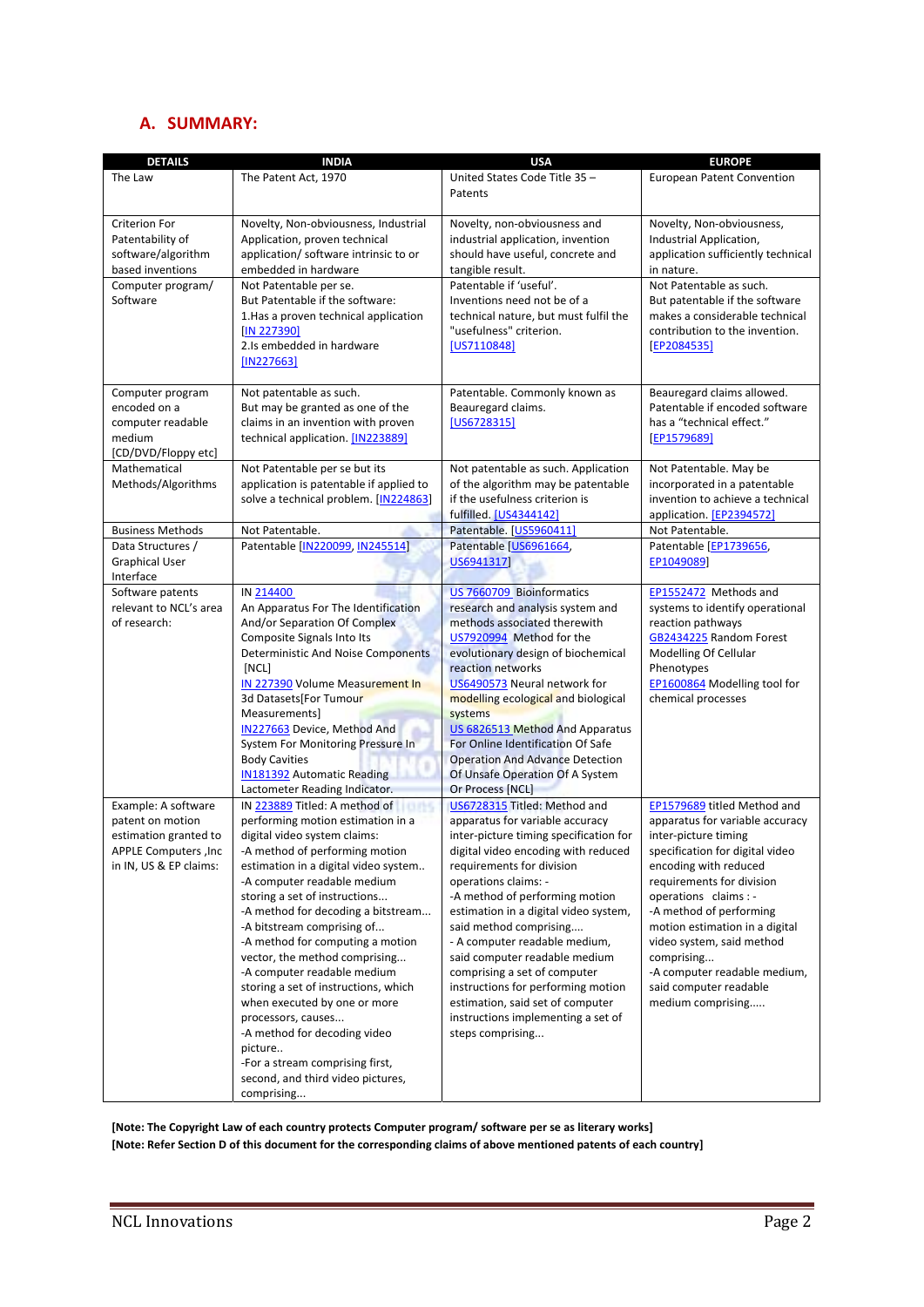### **B. RELEVENT LEGAL EXTRACTS:**

| <b>COUNTRY &amp;</b>                             | <b>LEGAL EXCERPTS:</b>                                                                                                                                                                                                                                                                                                                                                                                                                                                                                                                                                                                                     |
|--------------------------------------------------|----------------------------------------------------------------------------------------------------------------------------------------------------------------------------------------------------------------------------------------------------------------------------------------------------------------------------------------------------------------------------------------------------------------------------------------------------------------------------------------------------------------------------------------------------------------------------------------------------------------------------|
| LAW:<br><b>India: The</b><br>Patent Act,<br>1970 | S 3 Non Patentable Inventions:<br>(c) the mere discovery of a scientific principle or the formulation of an abstract theory<br>(k) a mathematical or business method or a computer program per se or algorithms<br>(m) a mere scheme or rule or method of performing mental act or method of playing game;<br>(n) a presentation of information;                                                                                                                                                                                                                                                                           |
| <b>USA: 35 U.S.C.</b>                            | 101 Inventions patentable.<br>Whoever invents or discovers any new and useful process, machine, manufacture, or composition of matter, or any new and useful improvement<br>thereof, may obtain a patent therefor, subject to the conditions and requirements of this title.                                                                                                                                                                                                                                                                                                                                               |
| <b>Europe: EPC</b>                               | <b>Article 52</b><br><b>Patentable inventions</b><br>(1) European patents shall be granted for any inventions, in all fields of technology, provided that they are new, involve an inventive step and are<br>susceptible of industrial application.<br>(2) The following in particular shall not be regarded as inventions within the meaning of paragraph 1:<br>(a) discoveries, scientific theories and mathematical methods;<br>(b) aesthetic creations;<br>(c) schemes, rules and methods for performing mental acts, playing games or doing business, and programs for computers;<br>(d) presentations of information |

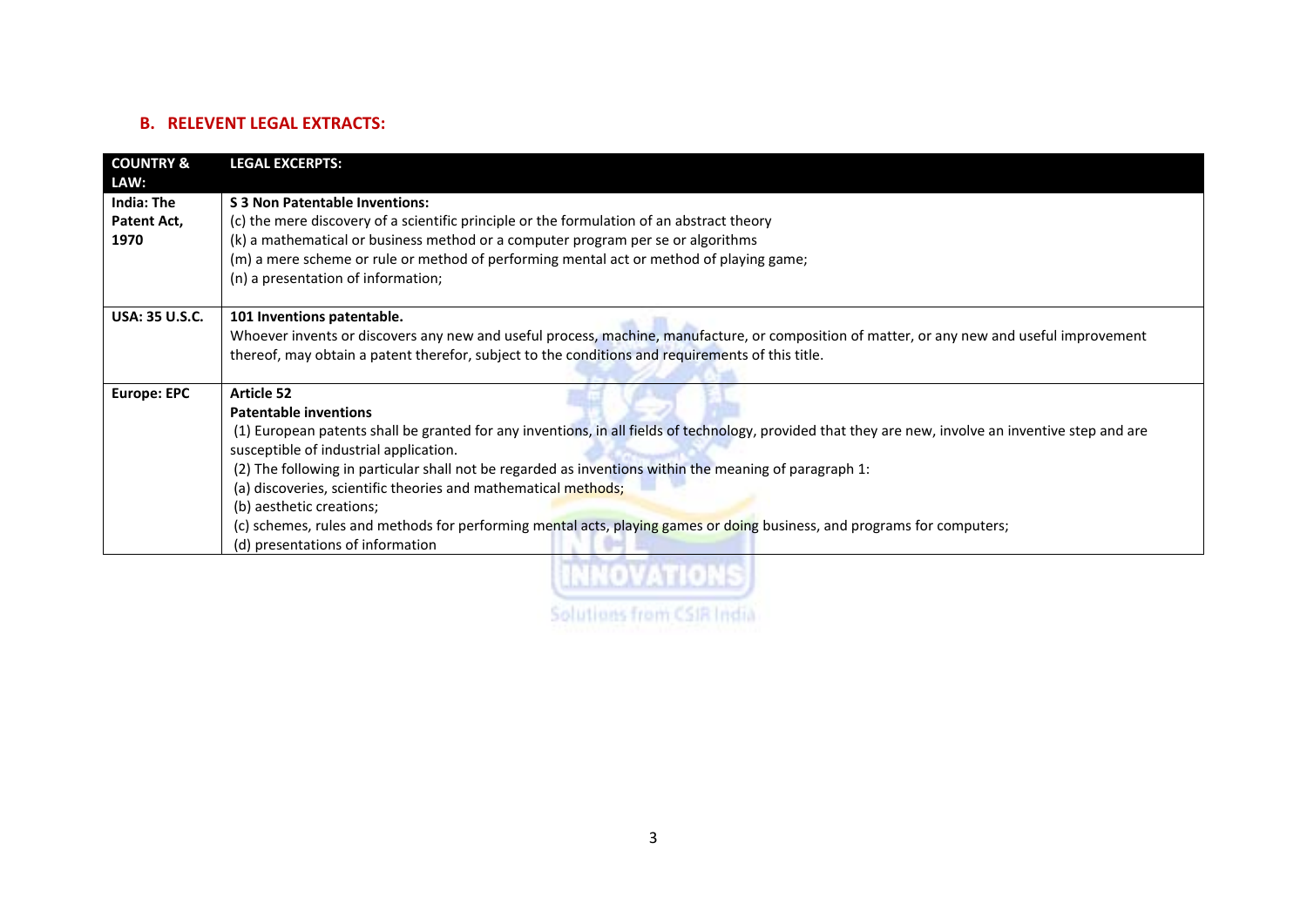### **C. INTERPRETATION OF THE LAW & EXPLANATION:**

#### **INDIA:**

The Patents Act 1970 prohibits patenting of mathematical or business methods, algorithms and computer programme/software per se.(Sec 3 k)

However if the computer program is 'sufficiently technical in nature' i.e. if the computer program possesses a technical application to the industry, it may be patentable provided it satisfies the basic criteria of Novelty, Non‐Obviousness & Utility. Software based patent, with proven technical application have been granted in India.

For Eg: IN 227390 titled VOLUME MEASUREMENT IN 3D DATASETS presents, an automated method , corresponding device and computer software, which analyze <sup>a</sup> volume of interest around <sup>a</sup> singled out tumour, and which, by virtue of <sup>a</sup> 3D distance transform and <sup>a</sup> region drawing scheme, automatically segment <sup>a</sup> tumour out of <sup>a</sup> given volume. This invention clearly solves <sup>a</sup> technical problem and provides <sup>a</sup> technical solution for the measurement of the tumour volume and was hence granted <sup>a</sup> patent by the Indian Patent Office.

Software which is intrinsic to or "embedded" in the hardware is patentable as per the Patents Amendment Ordinance, 2004. An invention consisting of hardware along with software or computer program in order to perform the function of the hardware may be considered patentable.

For Eg: IN227663 titled DEVICE, METHOD AND SYSTEM FOR MONITORING PRESSURE IN BODY CAVITIES relates to a portable apparatus for monitoring, sampling and storing pressure and software for analysis of pressures. The invention includes an algorithm for analysis and presentations of pressures and software for performing the analysis. The computer software may be integrated in the portable apparatus and in a variety of systems.

Embedding software in hardware easily overcomes the hurdle of non-patentability of 'computer programs per se' [Sec 3k]. Even then, it is important that the software sought to be protected is not merely a new version or an improvement over an existing code.

Algorithms/ Mathematical formulae as such are not-patentable in India; however their technical application to solve a given problem may well be patentable.

For Eg: IN 224863 titled A METHOD OF OPTIMISING ALLOCATION OF RESOURCES FOR A RESOURCE ALLOCATION PROBLEM talks of a heuristic search method which can be carried out to optimize a solution for a modelled problem. The Patent claims a method comprising of constructing a heuristic searching algorithm from a plurality of heuristic searching parts and applying the constructed heuristic search algorithm to the constructed model in order to optimise <sup>a</sup> solution for the modelled problem.

<sup>4</sup>In another example, in Vicom/Computer-related invention [1987] 1 OJEPO 14 (T208/84) the invention concerned a mathematical method for manipulating data representing an image, leading to an enhanced digital image. Claims to a method of digitally filtering data performed on a conventional general purpose computer were rejected, since those claims were held to define an abstract concept not distinguished from a mathematical method. However, claims to <sup>a</sup> method of image processing which used the mathematical method to operate on numbers representing an image can be allowed. The reasoning was that the image processing performed was a technical (i.e. non-excluded) process which related to technical quality of the image and that a claim directed to a technical process in which the method used does not seek protection for the mathematical method as such. Therefore the allowable claims as such went beyond <sup>a</sup> mathematical method.

4The claims relating to software programme product are nothing but computer programme *per se* simply expressed on <sup>a</sup> computer readable storage medium and are not patentable as such. However it may be granted as <sup>a</sup> part of the claims wherein the invention is software based with <sup>a</sup> proven technical application.

For Eg.: A claim for a computer readable medium storing the set of instructions has been granted to Apple Computers Inc. in patent no IN223889 titled A METHOD OF PERFORMING MOTION ESTIMATION IN A DIGITAL VIDEO SYSTEM. Claim no 53 is 'A computer readable medium storing <sup>a</sup> set of instructions, which when executed by one or more processors, causes the one or more processors to perform the steps of...'

Data Structures and GUIs have been granted patents in India.

For Eg: IN 220099 titled A MICROPROCESSOR CONTROLLED INTUITIVE GESTURE‐BASED GRAPHICAL USER INTERFACED ELECTRONIC COMMUNICATION DEVICE &

IN245514 titled DATA STRUCTURE FOR DATA STREAMING SYSTEM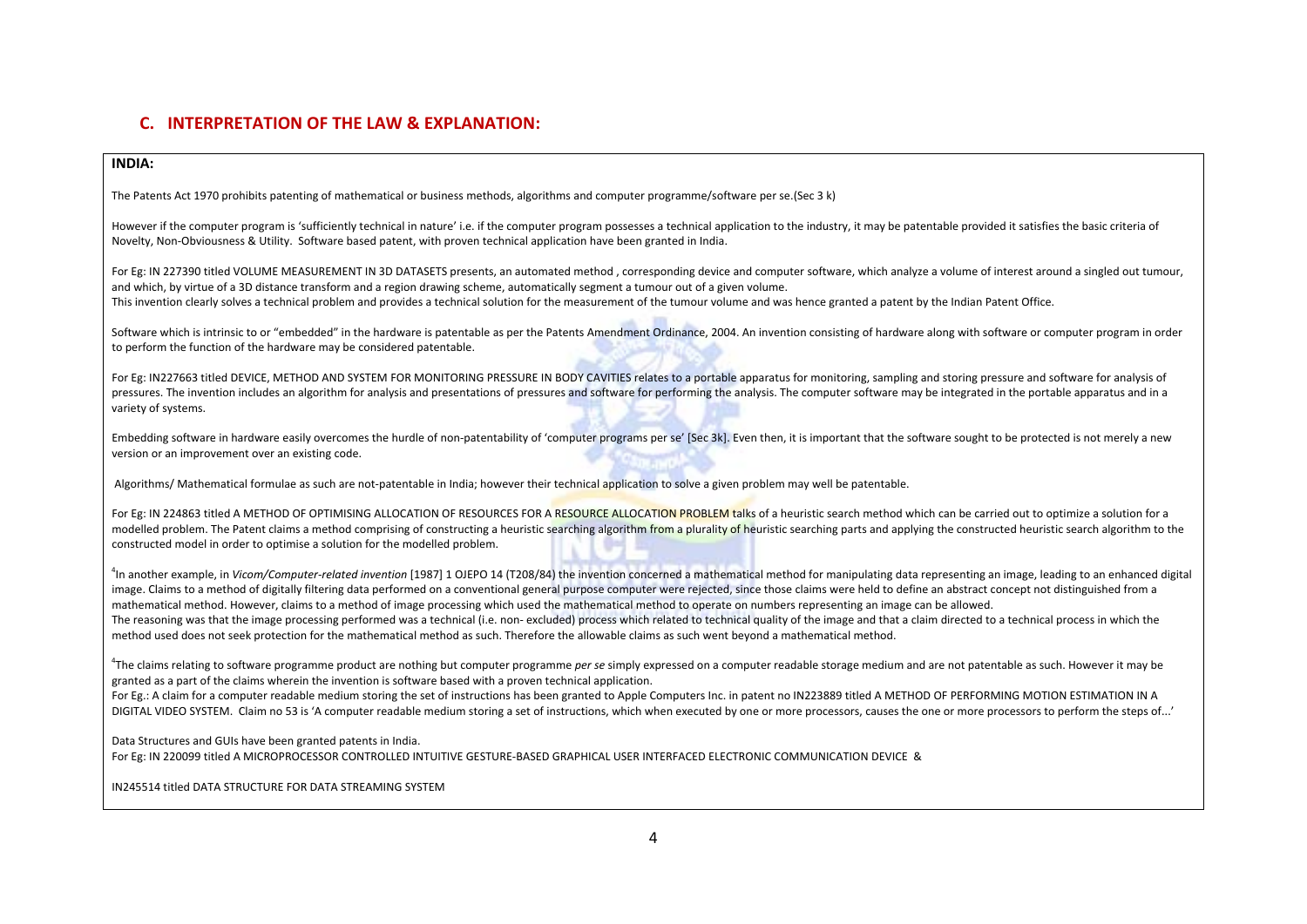#### **USA:**

Software-related inventions and applications of mathematical algorithms are patentable in the US provided they produce useful, concrete and tangible results. [in addition to the basic criteria of novelty, non‐ obviousness and industrial application]

US Patent law doesn't require the invention to be of <sup>a</sup> 'technical' nature as such but the invention must fulfil <sup>a</sup> 'Usefulness' criterion. Thus methods of performing computer‐aided human activities can also be granted patents. Such patents are called 'Business Method patents' and are widely accepted in US Patent regime. For Eg: US5960411 : Amazon.com‐ Patent for 1 click online shopping

In USA, patenting of inventive software/computer program encoded on a computer readable medium such as a CD‐ROM or a floppy Disc is patentable. In such type of claims,( commonly known as Beauregard type Patent claims) certain pure software is protectable, provided it is encoded on <sup>a</sup> computer‐readable medium.

A typical Beauregard claim would read like:

A computer‐readable medium having computer‐executable instructions for performing <sup>a</sup> method comprising:

•maintaining <sup>a</sup> DB identifying real property buyers and the corresponding real property interests;

•scanning ... an electronic listing service...

•controlling <sup>a</sup> printer to print <sup>a</sup> report.

Invention related to Data structures & Graphical User Interface (GUI) is also patentable in the US. [US6728315]

A typical data structure claim would be as follows:

A computer‐readable medium having stored there on <sup>a</sup> data structure comprising:

•a first field containing data representing <sup>a</sup> desired real property characteristic of interest to <sup>a</sup> buyer;

•a second field containing data representing <sup>a</sup> second real property characteristic; and

•a third field containing data representing an interest correlation derived from the first field and the second field.

Eg. US6961664 titled METHODS OF POPULATING DATA STRUCTURES FOR USE IN EVOLUTIONARY SIMULATIONS PROVIDES NOVEL METHODS OF POPULATING DATA STRUCTURES FOR USE IN EVOLUTIONARY MODELLING.

A typical GUI claim would be : [US7856603] An apparatus comprising:

•• a display screen;

- •a symbol generator that generates for display on the display screen <sup>a</sup> set of first graphical symbols in <sup>a</sup> 3 by 3 matrix arrangement; wherein ....
- •• a selector for selection of graphical symbols on the display screen,....; and
- •• a controller, connected to the symbol generator and the selector,....

Eg. US6941317 titled 'GRAPHICAL USER INTERFACE FOR DISPLAY AND ANALYSIS OF BIOLOGICAL SEQUENCE DATA' provides <sup>a</sup> computer research tool for searching and displaying biological data. Specifically, the invention provides <sup>a</sup> computer research tool for performing computerized research of biological data from various databases and for providing <sup>a</sup> novel graphical user interface that significantly enhances biological data representation, progressive querying and cross‐navigation of windows and databases.

Mathematical methods/ Algorithms are not patentable as such because they are abstract concepts. But the applications of such methods/algorithms may be patentable. For Eg: US4344142 titled Direct digital control of rubber moulding presses provides <sup>a</sup> process for curing rubber which is digitally controlled by means of <sup>a</sup> mathematical equation.

#### **EUROPE:**

In Europe software/ computer programs are as such not patentable. However if the invention is "*sufficiently technical in nature*"; patent can be granted for the same.

Beauregard claims i.e claims for inventive software/computer program encoded on a computer readable medium such as a CD-ROM or a floppy Disc are patentable provided that the encoded software has a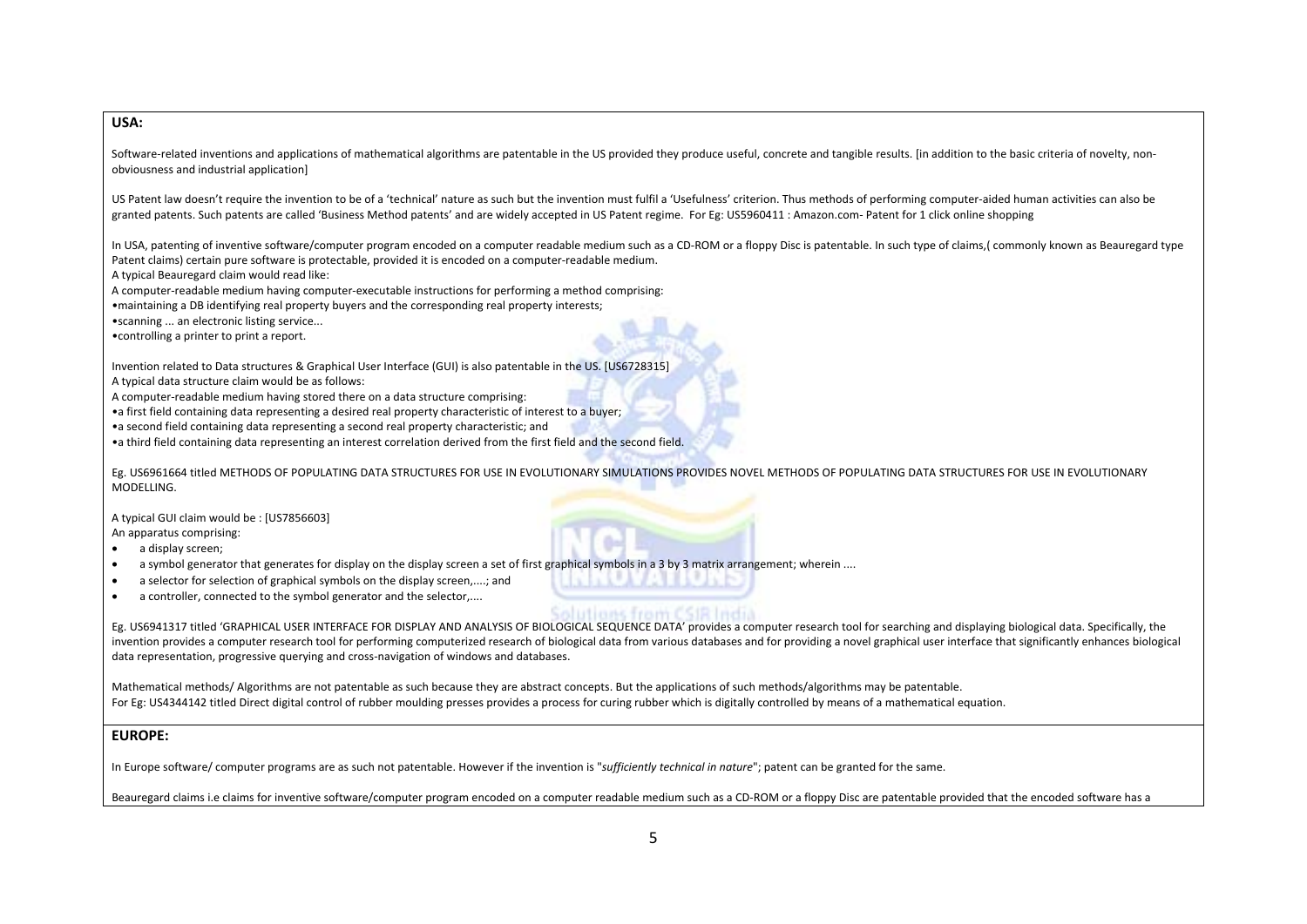#### "technical effect."

Graphical user Interface and Data structures with technical applications are patentable in EP.

Eg. EP1739656B1 Speech recognition method and speech recognition apparatus provides an interactive process using speech recognition together with a graphical user interface comprising a plurality of settable graphical user interface items; the recognition rate is improved by reducing recognition target vocabulary. EP1049089B1 Data structure for control information on rewriteable data storage media.

Business methods are excluded from patentability.

According to the guidelines issued by the EPC, a computer program that improves the working of a general purpose computer, e.g. by organizing its memory in a manner so as to increase its speed, would be patentable as it has <sup>a</sup> technical effect.

Mathematical methods are clearly not patentable. But the technical applications of mathematical methods/algorithms may be granted patents in EP. Eg. EP2394572 titled 'Apparatus for detecting and discriminating breathing patterns from respiratory signals' employs an algorithm for diagnosis of sleep disorders employing <sup>a</sup> classifier algorithm to manipulate the epoch.

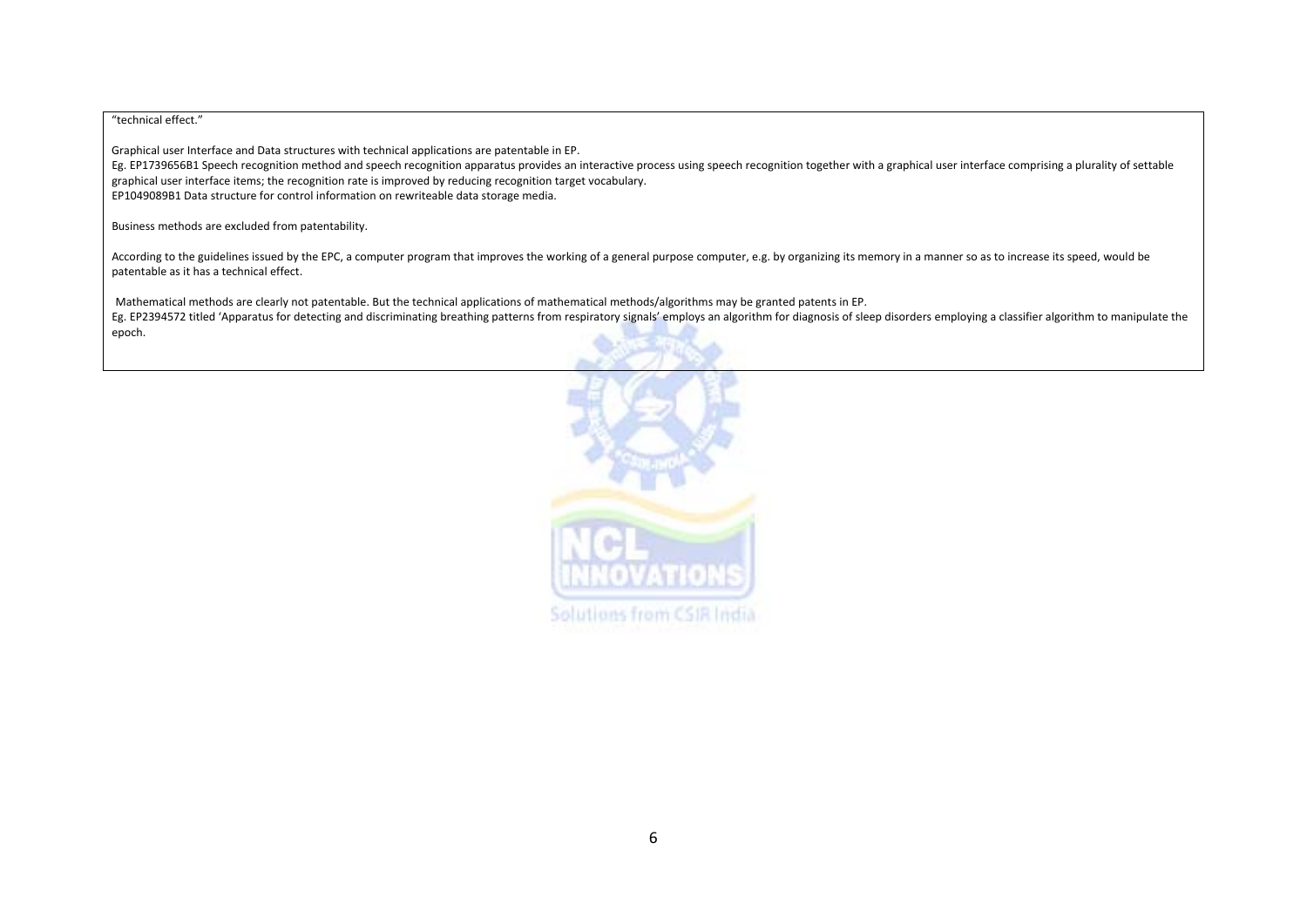### **D. EXAMPLES AND CASES:**

| <b>INDIA:</b>                                            |                                                                                                                                                                                  |                                                                                                                                                                                 |                                                                                                                                                                                                                                                                                                                                                                                                                                                                                                                                                                                                                                                                                                                                                                                                                                                                                                                                                                                                                                                                                                                                                                                                                                                                                                                                                                                                                                                                                                                                                                                                                                                                                                                                                                                                                                                                                                                                                                                                                                                                                                                                                                                                                                                                                                                                              |  |  |  |
|----------------------------------------------------------|----------------------------------------------------------------------------------------------------------------------------------------------------------------------------------|---------------------------------------------------------------------------------------------------------------------------------------------------------------------------------|----------------------------------------------------------------------------------------------------------------------------------------------------------------------------------------------------------------------------------------------------------------------------------------------------------------------------------------------------------------------------------------------------------------------------------------------------------------------------------------------------------------------------------------------------------------------------------------------------------------------------------------------------------------------------------------------------------------------------------------------------------------------------------------------------------------------------------------------------------------------------------------------------------------------------------------------------------------------------------------------------------------------------------------------------------------------------------------------------------------------------------------------------------------------------------------------------------------------------------------------------------------------------------------------------------------------------------------------------------------------------------------------------------------------------------------------------------------------------------------------------------------------------------------------------------------------------------------------------------------------------------------------------------------------------------------------------------------------------------------------------------------------------------------------------------------------------------------------------------------------------------------------------------------------------------------------------------------------------------------------------------------------------------------------------------------------------------------------------------------------------------------------------------------------------------------------------------------------------------------------------------------------------------------------------------------------------------------------|--|--|--|
| A Compilation Table of Granted Patents and their Claims: |                                                                                                                                                                                  |                                                                                                                                                                                 |                                                                                                                                                                                                                                                                                                                                                                                                                                                                                                                                                                                                                                                                                                                                                                                                                                                                                                                                                                                                                                                                                                                                                                                                                                                                                                                                                                                                                                                                                                                                                                                                                                                                                                                                                                                                                                                                                                                                                                                                                                                                                                                                                                                                                                                                                                                                              |  |  |  |
| Patent                                                   | Title:                                                                                                                                                                           | <b>Types of</b>                                                                                                                                                                 | <b>Independent Claims:</b>                                                                                                                                                                                                                                                                                                                                                                                                                                                                                                                                                                                                                                                                                                                                                                                                                                                                                                                                                                                                                                                                                                                                                                                                                                                                                                                                                                                                                                                                                                                                                                                                                                                                                                                                                                                                                                                                                                                                                                                                                                                                                                                                                                                                                                                                                                                   |  |  |  |
| No:                                                      |                                                                                                                                                                                  | Claims                                                                                                                                                                          |                                                                                                                                                                                                                                                                                                                                                                                                                                                                                                                                                                                                                                                                                                                                                                                                                                                                                                                                                                                                                                                                                                                                                                                                                                                                                                                                                                                                                                                                                                                                                                                                                                                                                                                                                                                                                                                                                                                                                                                                                                                                                                                                                                                                                                                                                                                                              |  |  |  |
|                                                          |                                                                                                                                                                                  | granted:                                                                                                                                                                        |                                                                                                                                                                                                                                                                                                                                                                                                                                                                                                                                                                                                                                                                                                                                                                                                                                                                                                                                                                                                                                                                                                                                                                                                                                                                                                                                                                                                                                                                                                                                                                                                                                                                                                                                                                                                                                                                                                                                                                                                                                                                                                                                                                                                                                                                                                                                              |  |  |  |
| IN214400                                                 | An Apparatus For The<br>Identification And/or<br>Separation Of<br><b>Complex Composite</b><br>Signals Into Its<br>Deterministic And<br><b>Noise Components</b><br>[NCL's Patent] | 1. Product Claim-<br>Apparatus                                                                                                                                                  | 1. An apparatus for identification and/or separation of composite signals obtained from an instrument/equipment recording the variations in a<br>system property as sequential or time-series data from the said instruments/equipments selected from medical diagnostic and scanning<br>equipment, seismographic instruments, tomography, image analyzers, molecular spectroscopy, chemical reactors/reactions, into its<br>deterministic (true signal) and noisy parts which comprises,<br>(a) source means for obtaining the signal to be identified and/or separated from suitable sensors appropriately located in an<br>apparatus/equipment;<br>(b) means for digitizing the said composite signal, obtained as sequential or time-series data relating to a variation in a system property,<br>(c) computing means for subjecting the said digitized data obtained from step (b) above to wavelet transform to obtain a scalogram in terms of<br>wavelet coefficients;<br>(d) computing means for organizing the said resulting wavelet coefficients in each of the scales to form new sets of data;<br>(e) computing means for taking each of the above said data sets and carry out their wavelet transform to obtain another scalogram in terms of<br>wavelet coefficients;<br>(f) computing means for implementing steps ctf e. recursively with testing for the constancy in the power distribution, the said power<br>distribution being the ratio of the power in a particular scale with respect to the total power in all the scales of that scalogram for two<br>consecutive recursive scalograms and thereby identifying the recursive wavelet scales contributing to noise in the signal;<br>(g) computing means for eliminating the above said wavelet coefficients in the recursive wavelet scales contributing to noise by setting them to<br>zero;<br>(h) computing means for inverting above said the wavelet coefficients by inverse recursive wavelet transformation and thereby determining the<br>deterministic signal component, the said signal component being the true signal in digitized form separated from the noise component.<br>(i) means for converting the above said digitized deterministic signal component to an analog signal using D to A converter                                           |  |  |  |
| IN227390                                                 | Volume<br>Measurement In 3d<br>Datasets[For Tumour<br>Measurements]                                                                                                              | 1. Process Claim<br>for A method of<br>determining<br>6.Product Claim<br>for a device<br>10. Product<br>Claim for a<br>computer<br>program to<br>achieve a<br>technical output. | 1. A method for determining a volume of an object from three-dimensional volume data including graphic information units, comprising:<br>determining a volume of interest including the object; determining thresholds of the graphic information units in the volume of interest;<br>performing a distance transform on the basis of the thresholds for determining a distance map consisting of voxels; providing a seed point in the<br>distance map, which seed point is on the object; determining a number of core-voxels and a number of front-voxels by using the seed point; and<br>determining the volume of the object on the basis of the number of core-voxels and the number of front-voxels.<br>6. Image processing device, comprising: a memory for storing three-dimensional volume data; and an image processor for determining a volume<br>of an object from the three-dimensional volume data which includes graphic information units, which image processor is adapted to perform the<br>following operation: determining a volume of interest including the object; determining thresholds of the graphic information units in the<br>volume of interest; performing a distance transform on the basis of the thresholds for determining a distance map consisting of voxels; providing<br>a seed point in the distance map, which seed point is on the object; determining a number of core-voxels and a number of front-voxels by using<br>the seed point; and determining the volume of the object on the basis of the number of core-voxels and the number of front-voxels.<br>10. Computer program comprising computer code means for performing the following operation for determining a volume of an object form<br>three-dimensional volume data including graphic information units when the computer code means is executed on a computerized image<br>processing device: determining a volume of interest including the object; determining thresholds of the graphic information units in the volume<br>of interest; performing a distance transform on the basis of the thresholds for determining a distance map consisting of voxels; providing a seed<br>point in the distance map, which seed point is on the object; determining a number of core-voxels and a number of front-voxels by using the |  |  |  |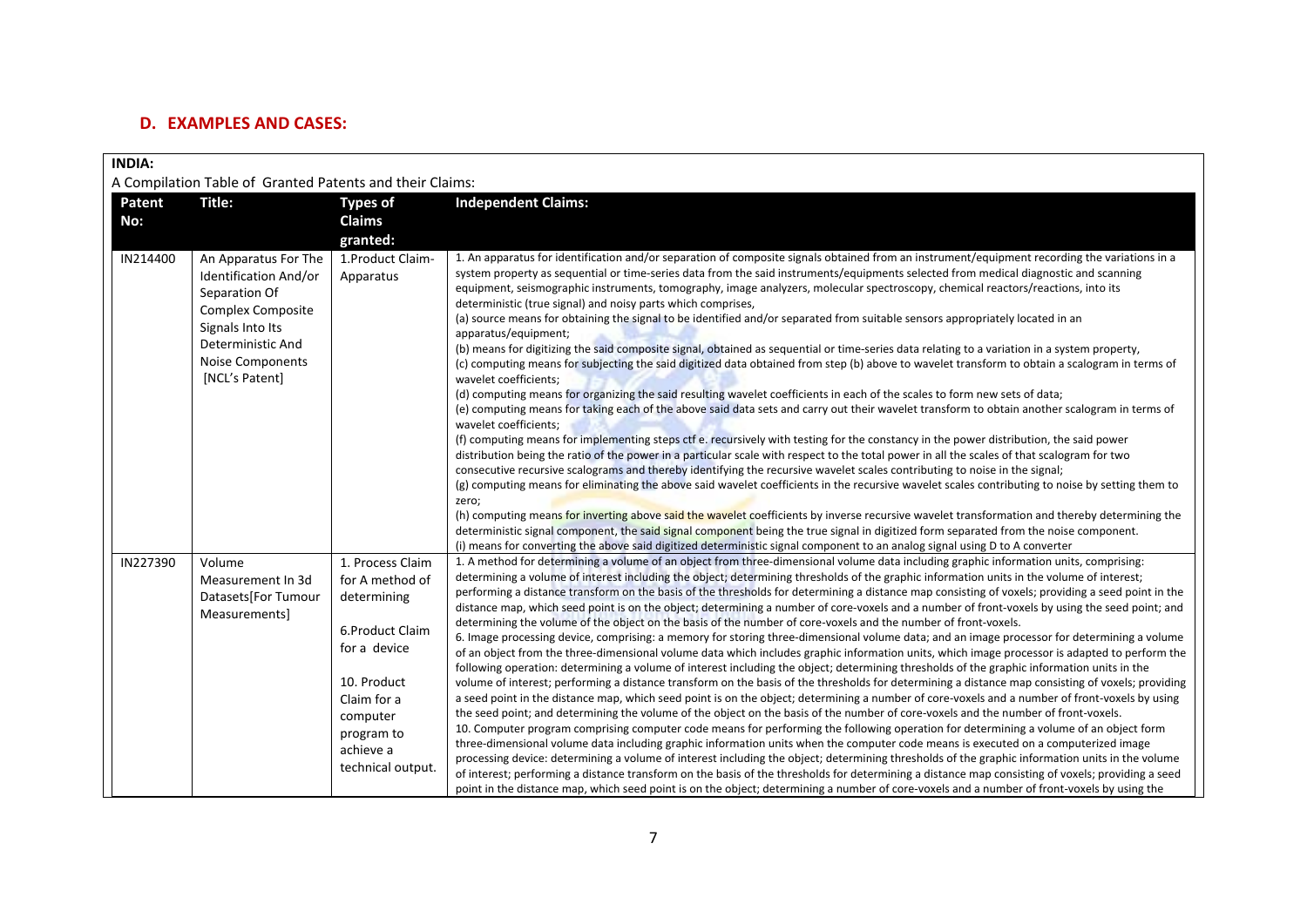|          |                                                                                                            |                                                                                                                                       | seed point; and determining the volume of the object on the basis of the number of core-voxels and the number of front-voxels.                                                                                                                                                                                                                                                                                                                                                                                                                                                                                                                                                                                                                                                                                                                                                                                                                                                                                                                                                                                                                                                                                                                                                                                                                                                                                                                                                                                                                                                                                                                                                                                                                                                                                                                                                                                                                                                                                                                                                                                                                                                                                                                                                                                                                                                                                                                                                                                                                                                                                                                                                                                                                            |
|----------|------------------------------------------------------------------------------------------------------------|---------------------------------------------------------------------------------------------------------------------------------------|-----------------------------------------------------------------------------------------------------------------------------------------------------------------------------------------------------------------------------------------------------------------------------------------------------------------------------------------------------------------------------------------------------------------------------------------------------------------------------------------------------------------------------------------------------------------------------------------------------------------------------------------------------------------------------------------------------------------------------------------------------------------------------------------------------------------------------------------------------------------------------------------------------------------------------------------------------------------------------------------------------------------------------------------------------------------------------------------------------------------------------------------------------------------------------------------------------------------------------------------------------------------------------------------------------------------------------------------------------------------------------------------------------------------------------------------------------------------------------------------------------------------------------------------------------------------------------------------------------------------------------------------------------------------------------------------------------------------------------------------------------------------------------------------------------------------------------------------------------------------------------------------------------------------------------------------------------------------------------------------------------------------------------------------------------------------------------------------------------------------------------------------------------------------------------------------------------------------------------------------------------------------------------------------------------------------------------------------------------------------------------------------------------------------------------------------------------------------------------------------------------------------------------------------------------------------------------------------------------------------------------------------------------------------------------------------------------------------------------------------------------------|
| IN227663 | Device, Method And<br>System For<br><b>Monitoring Pressure</b><br>In Body Cavities                         | Process Claim for<br>a method of<br>analysis.                                                                                         | A method for analysing pressure signals comprising pressure related digital data with a time reference, derived from pressure measurements on<br>or in a body of a human being or animal, said method comprising the steps of:<br>identifying from said digital data features related to single pressure waves in said pressure signals, said identifying step including determination<br>of a minimum pressure value related to diastolic minimum value and a maximum pressure value related to systolic maximum value, and<br>determining at least one parameter of the single wave parameters elected from the group of: pressure amplitude = ?P = [(maximum pressure<br>value) - (minimum pressure value)], latency (?T), rise time or rise time coefficient = ?P/?T, and<br>wavelength of the single wave, and comprising the further step of: determining numbers of said single pressure waves occurring during a given<br>time sequence, wherein said determining of numbers includes: determining numbers of single pressure waves with pre-selected values of one or<br>more of said single pressure wave parameters during said given time sequence, and further includes determining numbers of single pressure<br>waves with pre-selected combinations of two or more of said single pressure wave parameters during said given time sequence.                                                                                                                                                                                                                                                                                                                                                                                                                                                                                                                                                                                                                                                                                                                                                                                                                                                                                                                                                                                                                                                                                                                                                                                                                                                                                                                                                                                               |
| IN181392 | <b>Automatic Reading</b><br>Lactometer Reading<br>Indicator.                                               | <b>Product Claim</b><br>for an automatic<br>device with a<br>supporting<br>software for its<br>functioning.                           | An Automatic corrected lactometer reading indicator to determine the correct specific gravity of liquids more specifically milk, without any<br>additional diluents, chemicals; the said indicator comprising:(a)<br>(e) The said measuring head connected to a microprocessor based electronic control unit along with appropriate firmware and software to<br>control the various controls of the unit.                                                                                                                                                                                                                                                                                                                                                                                                                                                                                                                                                                                                                                                                                                                                                                                                                                                                                                                                                                                                                                                                                                                                                                                                                                                                                                                                                                                                                                                                                                                                                                                                                                                                                                                                                                                                                                                                                                                                                                                                                                                                                                                                                                                                                                                                                                                                                 |
| IN224863 | A Method Of<br><b>Optimising Allocation</b><br>Of Resources For A<br><b>Resource Allocation</b><br>Problem | 1. Process Claim<br>2. Process Claim<br>3. Process Claim<br>for a method of<br>constructing a<br>heuristic<br>searching<br>algorithm. | 1.A method of optimising allocation of resources for a resource allocation problem, the problem being defined by problem variables, problem<br>expressions, problem constraints and an objective function to be optimised in accordance with a predetermined optimisation criterion, wherein<br>the problem variables are representative of at least some of resources to be allocated, temporal parameters associated with allocation of the<br>resources, tasks to be performed, costs associated with allocation of resources, capabilities of the resources and capacity of the resources,<br>wherein the problem expressions are representative of relationships between the problem variables, wherein the problem constraints are<br>representative of constraints placed upon the problem variables, and wherein said problem variables, problem expressions, problem constraints<br>and objective function are stored on a memory, the method being carried out by a data processor and comprising the steps of:<br>(i) building a model of said resource allocation problem in accordance with said problem variables, problem expressions, problem constraints,<br>and objective function and storing said model in said memory,<br>(ii) generating a solution to the modelled problem and storing said solution in said memory, the solution comprising a set of values<br>representative of at least some of the problem variables,<br>(iii) applying a change to the generated solution by modifying one or more<br>values in the set,<br>stritimese feminist<br>(iv) identifying problem expressions directly and/or indirectly dependent on the modified values,<br>(v) of the dependent problem expressions identified at step (iv),<br>(a) selecting an identified problem expression from the dependent problem<br>expressions identified at step (iv),<br>(b) evaluating whether one or more inputs to the selected problem expression has changed,<br>(c) if the or each input has not changed, marking the selected problem expression, and all problem expressions dependent on the said selected<br>problem expression as unchanged,<br>(d) selecting the next problem expression identified at step (iv), and<br>(e) («) repeating steps (b) - (d) until there are no further problem expressions to be selected; (vi) generating a further solution to the modelled<br>problem in accordance with the modified one or more values in the set applied in step (iii) and the problem expressions identified in step (iv);<br>(viii) determining whether the generated further solution better satisfies the objective function and if so, setting the generated further solution<br>as the solution to be modified in step (iii); |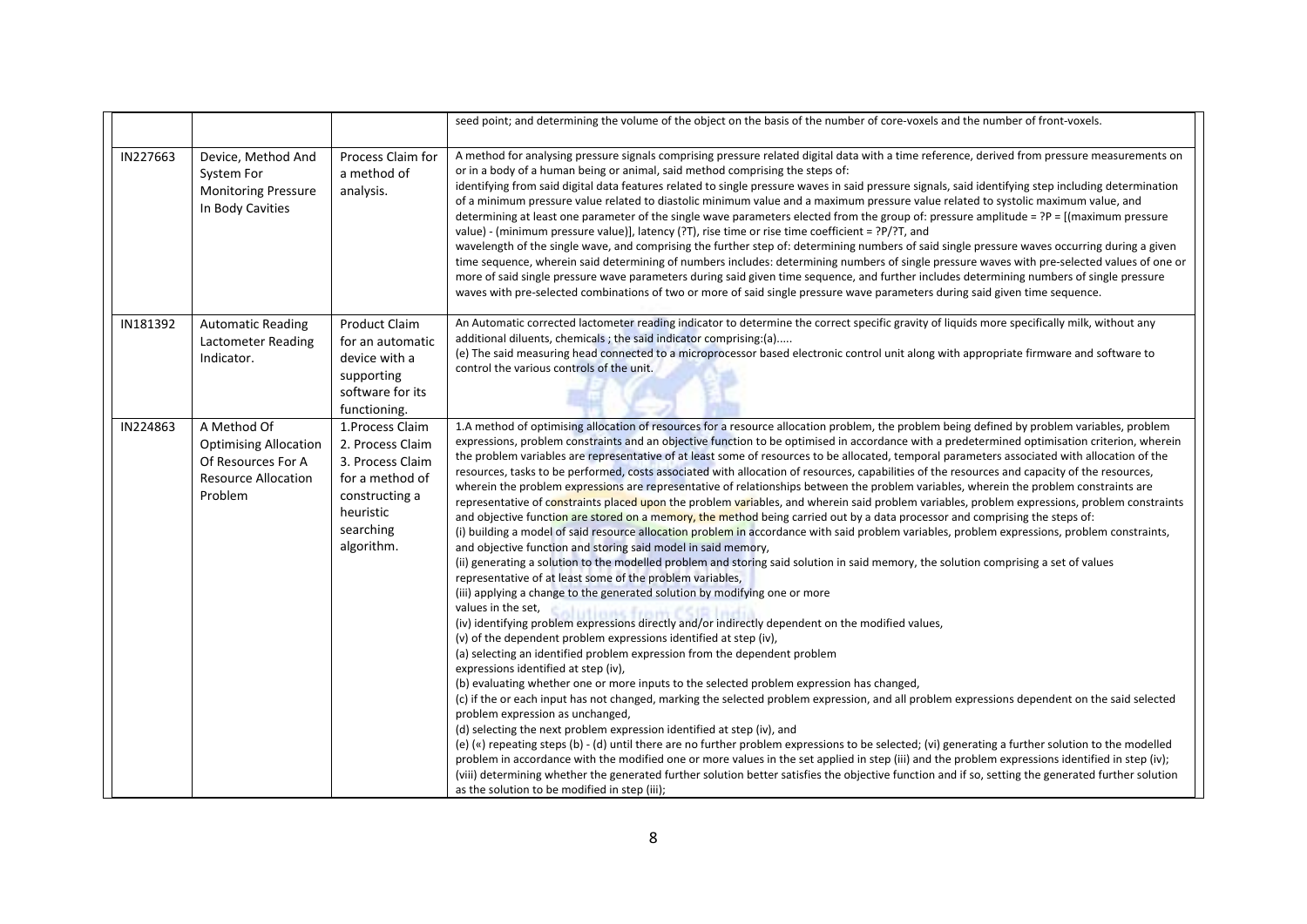|                   |                                                                                                                                                                               |                                                                                                                                                                 | (vii) repeating steps (iii) to (vi) until a predetermined number of solutions have been generated;<br>(ix) outputting the solution which best satisfies the objective function as a solution to the modelled problem.<br>6. A method of constructing a model of a problem that involves a plurality of variables, the problem being definable by predetermined<br>conditions, constraints and objectives, the method being carried out by a data processor and comprising the step of:<br>defining a plurality of expressions as corresponding one or more declarative statements, wherein at least some of the expressions are<br>dependent on at least one of said variables and describe at least in part the conditions, constraints and objectives of said problem.<br>8. A method of optimising a model of a problem constructed according to claim 6 or claim 7, comprising the step of constructing a heuristic<br>searching algorithm from a plurality of heuristic searching parts and applying the constructed heuristic search algorithm to the constructed<br>model in order to optimise a solution for the modelled problem. |
|-------------------|-------------------------------------------------------------------------------------------------------------------------------------------------------------------------------|-----------------------------------------------------------------------------------------------------------------------------------------------------------------|--------------------------------------------------------------------------------------------------------------------------------------------------------------------------------------------------------------------------------------------------------------------------------------------------------------------------------------------------------------------------------------------------------------------------------------------------------------------------------------------------------------------------------------------------------------------------------------------------------------------------------------------------------------------------------------------------------------------------------------------------------------------------------------------------------------------------------------------------------------------------------------------------------------------------------------------------------------------------------------------------------------------------------------------------------------------------------------------------------------------------------------------|
| IN220099          | A MICROPROCESSOR<br>CONTROLLED<br><b>INTUITIVE GESTURE-</b><br><b>BASED GRAPHICAL</b><br><b>USER INTERFACED</b><br><b>ELECTRONIC</b><br><b>COMMUNICATION</b><br><b>DEVICE</b> | 1. Product claim<br>for a graphical<br>user interfaced<br>electronic<br>communication<br>device                                                                 | 1. A microprocessor-controlled intuitive gesture-based graphical user interfaced electronic communication device comprising:<br>(A) gesture-based graphical user interface enabled touch-sensitive screen for displaying at least one gesture-supported screen object; and<br>(B) receiving the user input corresponding to a selection of the said screen object and evaluating the said user input corresponding to gesture<br>selection; and<br>(C) providing at least one user feedback acknowledging the said gesture selection;<br>and determining if the said user input is said function call;<br>and if the user input is the said function call performing a function;<br>and if the user input is not the said function call, returning to the step of automatically presenting on the screen a said directional palette (step<br>$C(1)$ ).                                                                                                                                                                                                                                                                                     |
| IN245514          | <b>DATA STRUCTURE</b><br><b>FOR DATA</b><br><b>STREAMING SYSTEM</b>                                                                                                           | 1. Product Claim<br>for a data<br>structure.<br>8. Product claim<br>for a computer<br>readable<br>medium on<br>which the data<br>structure has<br>been encoded. | 1. A data structure for storing a data source for a streaming system, the data source including a plurality of encoded data streams, each of the<br>plurality of data streams being an independent representation of data from the data source encoded at a different resolution to the other of the<br>plurality of data streams, the data structure comprising a header (600-680), a stream data structure (700) for each of the encoded data streams<br>and one or more packets (800) of the encoded data streams, the header (600-680) being linked to one of the stream data structures (700),<br>wherein each stream data structure (700) includes a header (705,740, 750), a link (710) to a next stream data structure and a link (720) to a first<br>packet of the encoded data stream.<br>8. A data structure according to any of claims 1 to 7 encoded on a computer readable medium.<br>INNOVATIONS<br>Solutions from CSIR India                                                                                                                                                                                               |
| USA:              |                                                                                                                                                                               | A Compilation Table of Granted Patents and their Claims:                                                                                                        |                                                                                                                                                                                                                                                                                                                                                                                                                                                                                                                                                                                                                                                                                                                                                                                                                                                                                                                                                                                                                                                                                                                                            |
| <b>Patent No:</b> | Title:                                                                                                                                                                        | <b>Types of</b><br>Claims:                                                                                                                                      | <b>Independent Claims:</b>                                                                                                                                                                                                                                                                                                                                                                                                                                                                                                                                                                                                                                                                                                                                                                                                                                                                                                                                                                                                                                                                                                                 |
| US5960411         | Method and<br>system for<br>placing a<br>purchase                                                                                                                             | 6. Business<br>Method claim<br>9. Process claim<br>for a server                                                                                                 | 6. A client system for ordering an item comprising:<br>an identifier that identifies a customer;<br>a display component for displaying information identifying the item;<br>a single-action ordering component that in response to performance of only a single action, sends a request to a server system to order the identified                                                                                                                                                                                                                                                                                                                                                                                                                                                                                                                                                                                                                                                                                                                                                                                                         |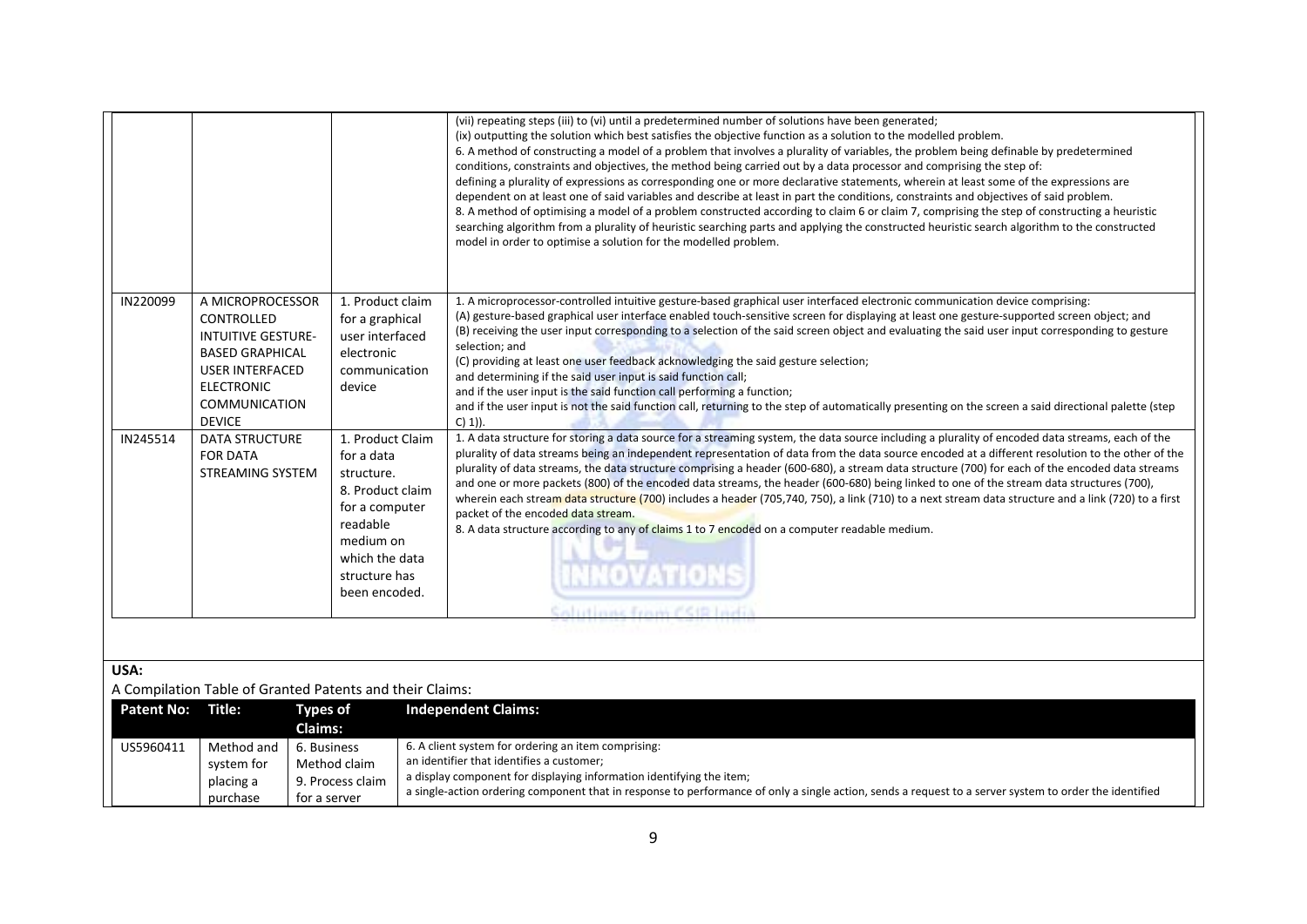|           | order via a  | system           | item, the request including the identifier so that the server system can locate additional information needed to complete the order and so that the server                  |
|-----------|--------------|------------------|-----------------------------------------------------------------------------------------------------------------------------------------------------------------------------|
|           | communicat   |                  | system can fulfill the generated order to complete purchase of the item; and                                                                                                |
|           | ions         |                  | a shopping cart ordering component that in response to performance of an add-to-shopping-cart action, sends a request to the server system to add the                       |
|           | network      |                  | item to a shopping cart.                                                                                                                                                    |
|           |              |                  |                                                                                                                                                                             |
|           |              |                  | 9. A server system for generating an order comprising:                                                                                                                      |
|           |              |                  | a shopping cart ordering component; and                                                                                                                                     |
|           |              |                  | a single-action ordering component including:                                                                                                                               |
|           |              |                  | a data storage medium storing information for a plurality of users;                                                                                                         |
|           |              |                  | a receiving component for receiving requests to order an item, a request including an indication of one of the plurality of users, the request being sent in                |
|           |              |                  | response to only a single action being performed; and                                                                                                                       |
|           |              |                  | an order placement component that retrieves from the data storage medium information for the indicated user and that uses the retrieved information to                      |
|           |              |                  | place an order for the indicated user for the item; and                                                                                                                     |
|           |              |                  | an order fulfilment component that completes a purchase of the item in accordance with the order placed by the single-action ordering component.                            |
| US7660709 | Bioinformati | 1. Process claim | 1. A method for detennining genotype analysis for an application of specific drug treatments for identified genes using at least one database comprising                    |
|           | cs research  | for genotype     | the steps of:                                                                                                                                                               |
|           | and analysis | analysis         | identifying at least one condition-specific genomic, proteomic or metabolic profile;                                                                                        |
|           |              |                  | identifying a statistically significant discriminator;                                                                                                                      |
|           | system and   | 3. Product claim | accessing a global network defining known biological molecular processes;                                                                                                   |
|           | methods      | for a system for | identifying a set of condition-specific nodes in the global network;                                                                                                        |
|           | associated   | performing       | calculating at least one shortest network path from a first node (i) to every other condition-specific node wherever a path exists in the global network;                   |
|           | therewith    | biomedical       | counting the number of condition specific nodes connected to the first node (j) by the shortest path containing a second node (i);                                          |
|           |              | research.        | determining a pre-calculated table of the shortest network paths from every node in the global network of interactions to all other nodes wherever such                     |
|           |              |                  | directed paths exist;                                                                                                                                                       |
|           |              |                  | counting the total number of nodes that are connected to the first node (j) by a shortest paths containing the second node (i) in the global network;                       |
|           |              |                  | calculating a probability score using a hypergeometric distribution with parameters determined by the number of nodes in the global network and                             |
|           |              |                  | number of condition specific nodes and number of nodes connected to the first node (j) by the shortest network paths containing the second node (i);                        |
|           |              |                  | utilizing the probability score for providing connectivity among genes or proteins of interest to assess role of nodes in the application of specific drug                  |
|           |              |                  | treatments; and                                                                                                                                                             |
|           |              |                  | wherein the hypergeometric distribution is p i $\mathbb{E}( K ) = (N + 1)(N - 1)(N - 1)(N - 1)(N - 1)(N - 1)(N - 1) = N$ ii ! $(K - 1)$ ! $(N - N)$ ii - 1) ! $(N - K)$ ! K |
|           |              |                  | ij! (N-1)! (Nij-Kij)! (K-Kij-1)! (N-Nij-K+Kij)!                                                                                                                             |
|           |              |                  | such that PjKij is the probability of determining the shortest path network of nodes i and j; K is a set of experimentally-derived nodes of interest; and N is              |
|           |              |                  | the total number of network nodes; and                                                                                                                                      |
|           |              |                  | outputting a result to a user of the applicable drugs with the genomic or proteomic profiles, wherein all steps are performed on a processor.                               |
|           |              |                  |                                                                                                                                                                             |
|           |              |                  | 3. A system for performing biomedical research comprising:                                                                                                                  |
|           |              |                  | a first database for classifying molecular-based samples from various subjects;                                                                                             |
|           |              |                  | a second database utilizing a plurality of predetermined tables of shortest network paths for a network of identified biological processes; and                             |
|           |              |                  | a processor for determining at least one statistically-significant discriminator using a computational distribution for scoring nodes in a network built from               |
|           |              |                  | a set of experimentally-derived condition-specific genomic or proteomic profiles to identify applicable drugs with the genomic or proteomic profiles using                  |
|           |              |                  | the computational distribution                                                                                                                                              |
|           |              |                  | pij(Kij)=(NijKij) (N-Nij-1K-Kij-1)(N-1K-1)=Nij! (K-1)! (N-Nij-1)! (N-K)!Kij! (N-1)! (Nij-Kij)! (K-Kij-1)                                                                    |
|           |              |                  | $!$ (N - N ij - K + K ij )!                                                                                                                                                 |
|           |              |                  | such that PjKij is the probability of determining the shortest path network of nodes i and j; K is a set of experimentally-derived nodes of interest; and N is              |
|           |              |                  | the total number of network nodes; andsuch that P]-Ky is the probability of determining the shortest path network of nodes i and j; K is a set of                           |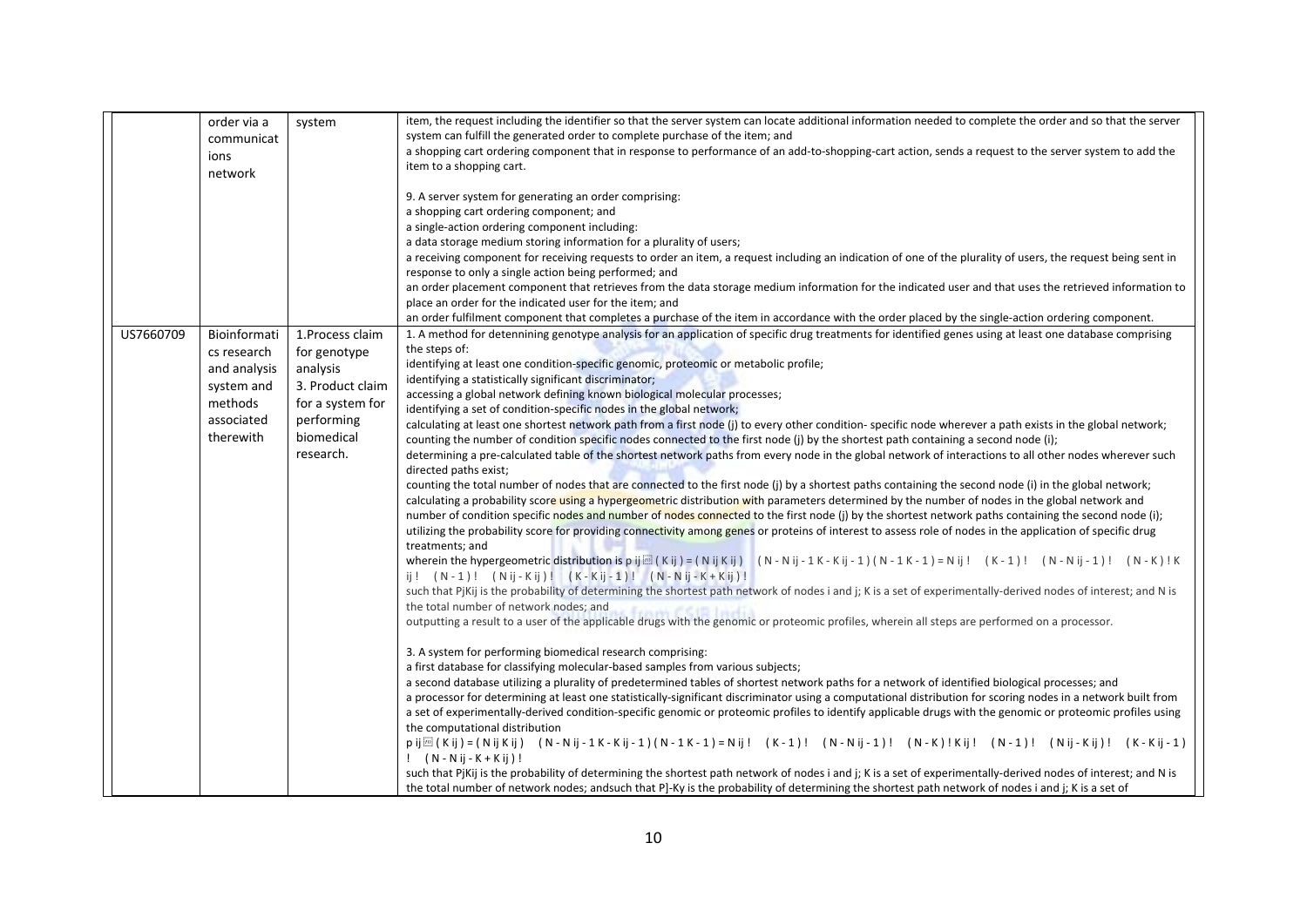|           |                                                                                                |                                                                                                                                                                                                | experimentally derived nodes of interest; and N is the total number of network nodes; and wherein a result is displayed to a user of the applicable drugs<br>with the genomic or proteomic profiles.                                                                                                                                                                                                                                                                                                                                                                                                                                                                                                                                                                                                                                                                                                                                                                                                                                                                                                                                                                                                                                                                                                                                                                                                                                                                                                                                                                                                                                                                                                                                                                                                                                                                                                                                                                  |
|-----------|------------------------------------------------------------------------------------------------|------------------------------------------------------------------------------------------------------------------------------------------------------------------------------------------------|-----------------------------------------------------------------------------------------------------------------------------------------------------------------------------------------------------------------------------------------------------------------------------------------------------------------------------------------------------------------------------------------------------------------------------------------------------------------------------------------------------------------------------------------------------------------------------------------------------------------------------------------------------------------------------------------------------------------------------------------------------------------------------------------------------------------------------------------------------------------------------------------------------------------------------------------------------------------------------------------------------------------------------------------------------------------------------------------------------------------------------------------------------------------------------------------------------------------------------------------------------------------------------------------------------------------------------------------------------------------------------------------------------------------------------------------------------------------------------------------------------------------------------------------------------------------------------------------------------------------------------------------------------------------------------------------------------------------------------------------------------------------------------------------------------------------------------------------------------------------------------------------------------------------------------------------------------------------------|
| US7734420 | Methods<br>and systems<br>to identify<br>operational<br>reaction<br>pathways                   | 1. Process claim<br>for software-<br>aided reaction<br>pathway<br>identification.                                                                                                              | 1. A method of identifying an operational reaction pathway of a biosystem, wherein the steps of said method are performed on a suitably programmed<br>computer programmed to execute the steps comprising:<br>(a) providing a set of systemic reaction pathways through a reaction network representing said biosystem;<br>(b) providing a set of phenomenological reaction pathways of said biosystem;<br>(c) comparing said set of systemic reaction pathways with said set of phenomenological reaction pathways; and<br>(d) Providing an output to a user of the selection of a pathway common to said set of systemic reaction pathways and said phenomenological reaction<br>pathways of said biosystem, wherein said pathway common to said sets is an operational reaction pathway of said biosystem.                                                                                                                                                                                                                                                                                                                                                                                                                                                                                                                                                                                                                                                                                                                                                                                                                                                                                                                                                                                                                                                                                                                                                         |
| US7920994 | Method for<br>the<br>evolutionar<br>y design of<br>biochemical<br>reaction<br>networks         | 1. Software<br>aided Process<br>claim for<br>biochemical<br>reaction<br>network.                                                                                                               | 1. A method for achieving an optimal function of a biochemical reaction network in an eukaryotic cell comprising:<br>(a) calculating optimal properties of a biochemical reaction network by applying a computational optimization method to a list of reactions representing<br>said biochemical reaction network;<br>(b) altering said list of reactions in the biochemical reaction network and re-computing the optimal properties;<br>(c) repeating (b) until a desired optimal function is reached;<br>(d) constructing an eukaryotic cell having the genetic makeup containing the biochemical reactions which result from (c);<br>(e) placing the eukaryotic cell constructed under (d) in culture under a specified environment to obtain a population of eukaryotic cells; and<br>(f) Cultivating the eukaryotic cells as in step (e) for a sufficient period of time and under conditions to allow the cells to evolve to the desired optimal<br>function determined under (c), wherein the biochemical reaction network comprises a comprehensive biochemical reaction network.                                                                                                                                                                                                                                                                                                                                                                                                                                                                                                                                                                                                                                                                                                                                                                                                                                                                           |
| US7769576 | Method and<br>apparatus<br>for<br>integrated<br>modelling,<br>simulation<br>and analysis<br>οf | 1. Process claim<br>for an electronic<br>device<br>implemented<br>simulation<br>system for<br>chemical<br>reactions.<br>18. Product<br>claim for<br>computer<br>readable<br>storage<br>medium. | 1. An electronic device-implemented method for simulating a system that comprises a plurality of chemical reactions, the method comprising:<br>stochastically simulating the system, using the electronic device, by: determining, using the electronic device, a reaction occurrence time for a first<br>chemical reaction using a first probability distribution associated with the first chemical reaction, wherein the first chemical reaction is a non-mass action<br>chemical reaction in which a reaction rate is not proportional to a product of reactant quantities of reactants involved in the non-mass action chemical<br>reaction, and determining, using the electronic device, a reaction time for a second chemical reaction using a second probability distribution associated<br>with the second chemical reaction; and storing the reaction occurrence time for the first chemical reaction and the reaction time for the second chemical<br>reaction in a memory associated with the electronic device.<br>18. A tangible computer-readable storage medium storing instructions for simulating a system that comprises a plurality of chemical reactions that, when<br>executed by a processor, cause the processor to:<br>stochastically simulate the system by:<br>determining a reaction time for a first chemical reaction using a first probability distribution associated with the first chemical reaction, wherein the first<br>chemical reaction is a non-mass action chemical reaction in which a reaction rate is not proportional to a product of reactant quantities of reactants<br>involved in the non-mass action chemical reaction, and determining a reaction time for a second chemical reaction using a second probability distribution<br>associated with the second chemical reaction; and store the reaction time for the first chemical reaction and the reaction time for the second chemical<br>reaction in a memory. |
| US6490573 | Neural<br>network for<br>modelling<br>ecological<br>and biological<br>systems                  | 1. Process claim<br>for computational<br>modelling of<br>ecological/biologi<br>cal systems.<br>17. Process claim<br>for operating the<br>neural network                                        | 1. A method of operating a neural network for modelling ecological and biological systems having a plurality of hidden layer neurons, said method<br>comprising the following steps:<br>(a) distributing network inputs to said hidden layer neurons as driving independent variables;<br>(b) said hidden layer neurons performing a user-specified regression model using the neuron weights as the dependent variable;<br>(c) said regression model at each step evaluates whether the fit of the model to the data has improved from the previous step, and calculating the loss<br>function;<br>(d) said loss function is estimated using least squares estimation procedure aimed at minimizing the sum of squared deviations of the observed values for<br>the independent variable from those predicted by the model stated as:                                                                                                                                                                                                                                                                                                                                                                                                                                                                                                                                                                                                                                                                                                                                                                                                                                                                                                                                                                                                                                                                                                                                |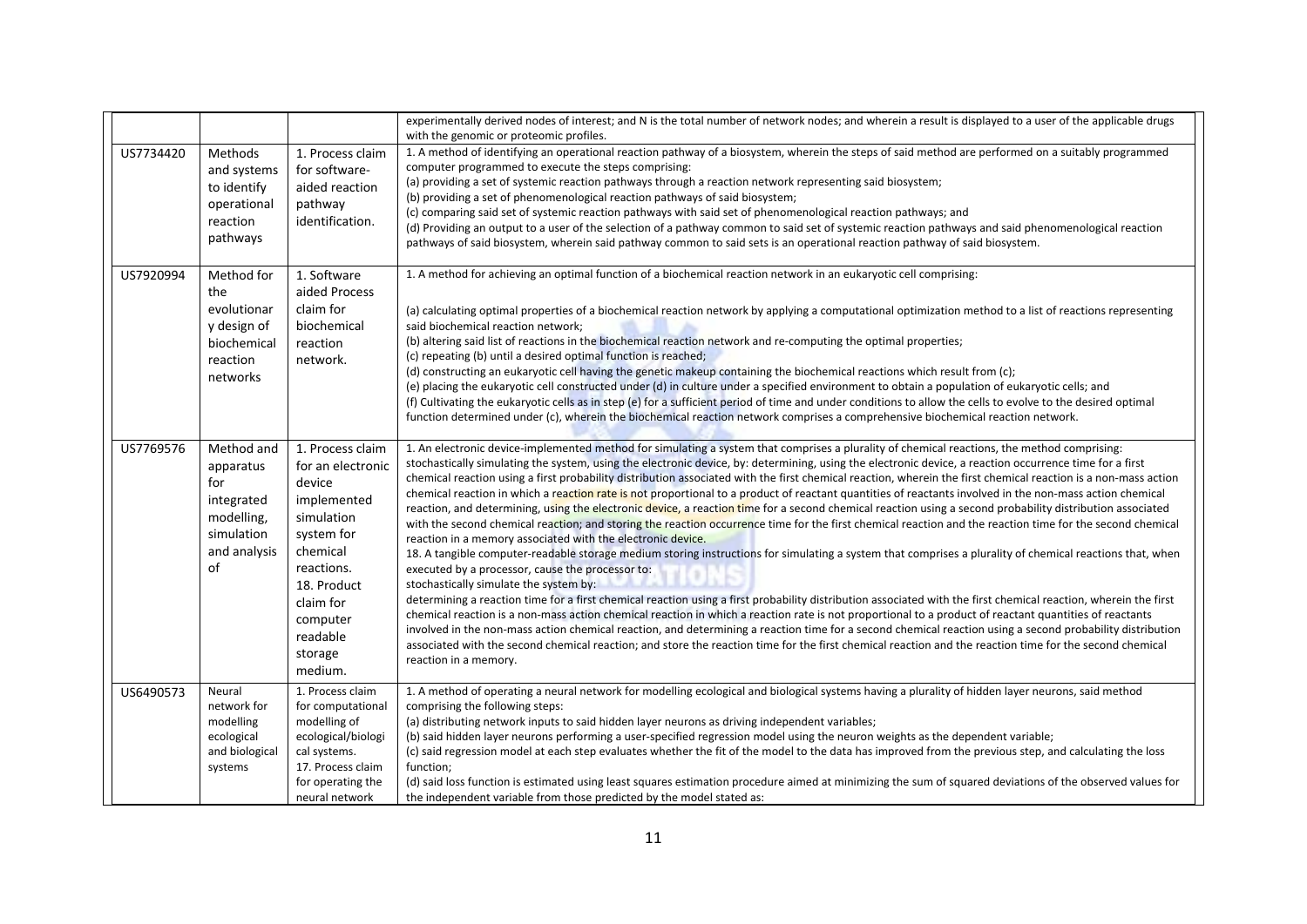|           |                     | 19. Process claim | Loss(PredObs)**2                                                                                                                                                                    |
|-----------|---------------------|-------------------|-------------------------------------------------------------------------------------------------------------------------------------------------------------------------------------|
|           |                     | for operating the | wherein Pred and Obs indicate predicted and observed values respectively;                                                                                                           |
|           |                     | neural network    | (e) said loss function can also be estimated using weighted least squares stated as:                                                                                                |
|           |                     |                   | $Loss(ObsPred)2*(1/x2);$                                                                                                                                                            |
|           |                     |                   | (f) said loss function using a user-specified minimization algorithm;                                                                                                               |
|           |                     |                   | (g) said minimization algorithm using a Simplex procedure such that when a minimum appears to have been found, the Simplex will again be expanded to                                |
|           |                     |                   | a larger size to see whether the respective minimum is a local minimum;                                                                                                             |
|           |                     |                   | (h) said loss function minimization algorithm using a quasi-Newton method;                                                                                                          |
|           |                     |                   | (i) said quasi-Newton method at each step of the iteration will evaluate the function at different points to estimate the first-order derivatives and second-<br>order derivatives; |
|           |                     |                   | (j) said minimization algorithm using the Hooke-Jeeves pattern moves;                                                                                                               |
|           |                     |                   | (k) said Hooke-Jeeves pattern moves at each iteration first defines a pattern of points by moving each parameter one by one, so as to optimize the current<br>loss function;        |
|           |                     |                   | (I) said Hooke-Jeeves pattern to be tried if both the quasi-Newton and Simplex methods fail to produce reasonable estimates;                                                        |
|           |                     |                   | (m) said minimization algorithm using Rosenbrock pattern search or method of rotating coordinates;                                                                                  |
|           |                     |                   | (n) said Rosenbrock pattern search involving rotating the parameter space and aligning one axis with ridge and all other axes remaining orthogonal to this<br>axis;                 |
|           |                     |                   | (o) said detectable ridges pointing towards a minimum of function;                                                                                                                  |
|           |                     |                   | (p) said Rosenbrock pattern search method to be tried if other methods fail to provide a reasonable estimate; otherwise                                                             |
|           |                     |                   | (q) said Rosenbrock pattern search method terminates early when there are several constraint boundaries that intersect, leading to a discontinuity in the                           |
|           |                     |                   | ridges;                                                                                                                                                                             |
|           |                     |                   | (r) said algorithms performed by each neuron of the hidden and output layers;                                                                                                       |
|           |                     |                   | (s) said output neuron(s) performs a test of the appropriateness of the overall model using the plot of the observed versus predicted (target) values.                              |
|           |                     |                   |                                                                                                                                                                                     |
|           |                     |                   | 17. A method of operating a neural network for ecological and biological system modeling having a plurality of hidden layer neurons said method                                     |
|           |                     |                   | comprising the following steps:                                                                                                                                                     |
|           |                     |                   | (a) distributing network inputs as driving independent variables;                                                                                                                   |
|           |                     |                   | (b) said independent variables comprising ecosystem parameters selected on the basis of biological or physical relationships;                                                       |
|           |                     |                   | (c) said independent variables providing input to first layer of hidden neurons;                                                                                                    |
|           |                     |                   | (d) said neurons comprising processes within the elements of the ecological and biological systems;                                                                                 |
|           |                     |                   | (e) said ecological and biological systems comprising bacteria, zooplankton, phytoplankton and hydrogeological features;                                                            |
|           |                     |                   | (f) said processes within the ecological and biological systems comprising neuron weights;                                                                                          |
|           |                     |                   | (g) said neuron weights having established biological relationship with neuron output;                                                                                              |
|           |                     |                   | (h) said output of the first layer neurons being fed as input to the second layer of hidden neurons;                                                                                |
|           |                     |                   | (i) said second layer neurons generating input either to plurality of other hidden neuron layers or to the output neuron layer;                                                     |
|           |                     |                   | (j) said output neuron layer generating the total output of the network.                                                                                                            |
|           |                     |                   | 19. A method of operating a neural network for ecological and biological system modeling having a plurality of hidden layer neurons said method                                     |
|           |                     |                   | comprising: a plurality of network inputs and at least one network output, said plurality of neurons, each receiving a plurality of inputs applied to the                           |
|           |                     |                   | network, reproduces the network using a current model, and compares the output values with given target values, said current regression model                                       |
|           |                     |                   | "hierarchially relates" such that the current model is identical to the previous model with the exception of an addition or deletion of one or more driving                         |
|           |                     |                   | or independent variables to the previous model and using the comparison between the goodness of fit for the two models or difference to set the                                     |
|           |                     |                   | learning rules without need for repetitive training and yielding a global minimum for each given set of input variables.                                                            |
| US7110848 |                     | 1. Product claim  | 1. A computer program product embodied on a computer readable medium containing instructions to perform a method that generates an NC program                                       |
|           | Computer<br>program | for a computer    | from a CAD drawing for a sheet metal processing CAD/CAM system, the computer program product comprising:                                                                            |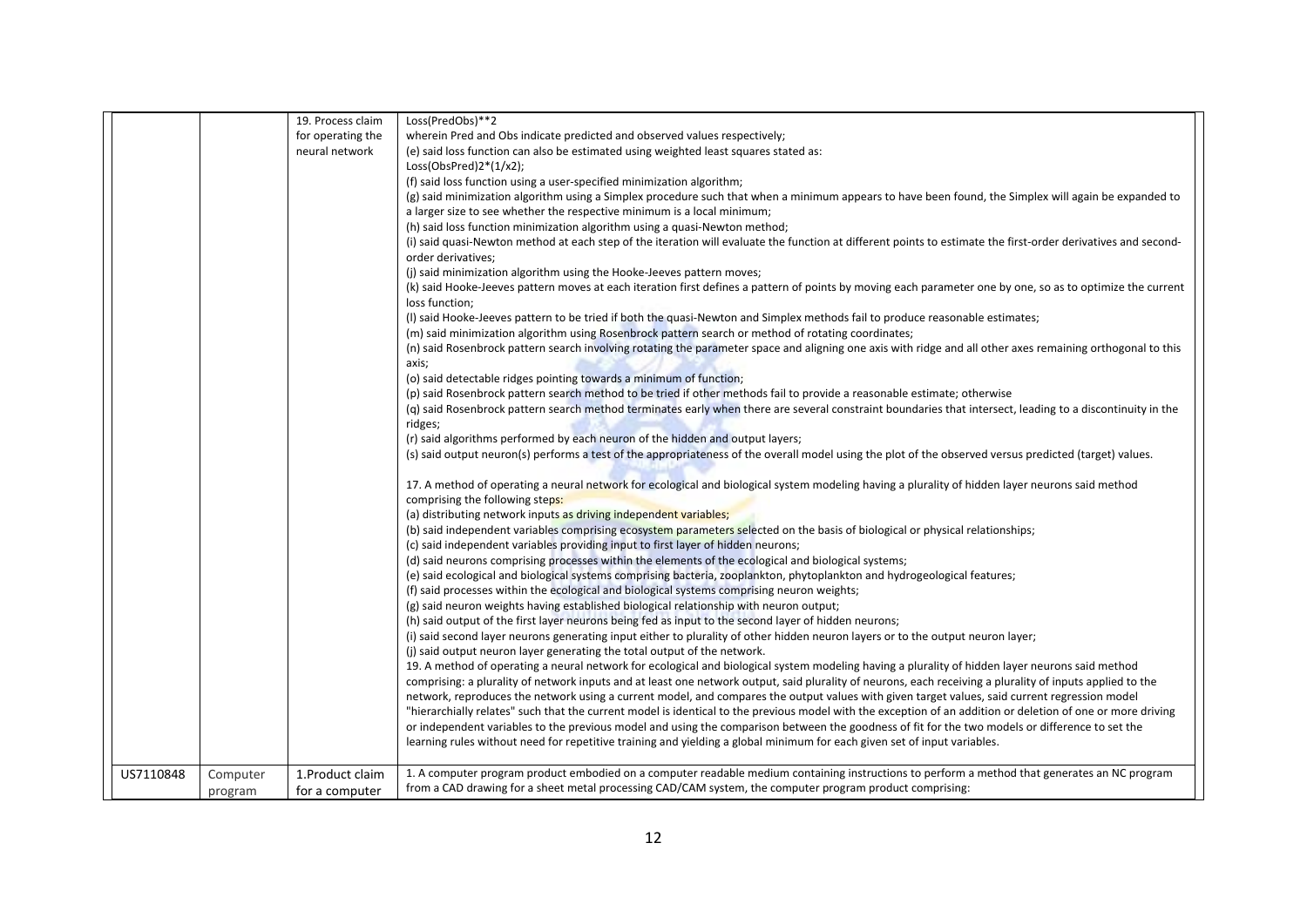|           | product                                                                                         | program<br>product<br>embodied on a<br>computer<br>readable<br>medium               | division and tool assignment means for searching for the shape of an arc, the shape of an inner processing arc, and the shape of an oblique line from sheet<br>metal processing graphics of a CAD drawing, and converting them to divided processing shapes enclosed by orthogonal lines, which are then defined as<br>material slug shapes;<br>rectangular division and tool assignment means for dividing a remnant rectangular shape obtained based on the generated material slug shapes into<br>rectangles and subjecting them to a tool assignment process;<br>NC program generation means for generating an NC program from tool assignment data; and output means for outputting control commands based on<br>the generated NC program.                                                                                                                                                                                                                                                                                                                                                                                                                                                                                                                                                                                                                                                                                                                                                                                                                                                                                                                                                                                                                                                                                                                                                                                                                                                                                                                                                                                                                                                                                                                                        |
|-----------|-------------------------------------------------------------------------------------------------|-------------------------------------------------------------------------------------|----------------------------------------------------------------------------------------------------------------------------------------------------------------------------------------------------------------------------------------------------------------------------------------------------------------------------------------------------------------------------------------------------------------------------------------------------------------------------------------------------------------------------------------------------------------------------------------------------------------------------------------------------------------------------------------------------------------------------------------------------------------------------------------------------------------------------------------------------------------------------------------------------------------------------------------------------------------------------------------------------------------------------------------------------------------------------------------------------------------------------------------------------------------------------------------------------------------------------------------------------------------------------------------------------------------------------------------------------------------------------------------------------------------------------------------------------------------------------------------------------------------------------------------------------------------------------------------------------------------------------------------------------------------------------------------------------------------------------------------------------------------------------------------------------------------------------------------------------------------------------------------------------------------------------------------------------------------------------------------------------------------------------------------------------------------------------------------------------------------------------------------------------------------------------------------------------------------------------------------------------------------------------------------|
| US4344142 | Direct<br>digital<br>control of<br>rubber<br>moulding<br>presses                                | 1. Process claim<br>for an<br>algorithm-<br>aided rubber-<br>moulding<br>procedure. | 1. A method of operating a rubber-moulding press for precision moulded compounds with the aid of a digital computer, comprising: providing said<br>computer with a data base for said press including at least, natural logarithm conversion data (1n), the activation energy constant (C) unique to each batch<br>of said compound being moulded, and a constant (x) dependent upon the geometry of the particular mould of the press, initiating an interval timer in said<br>computer upon the closure of the press for monitoring the elapsed time of said closure, constantly determining the temperature (Z) of the mould at a<br>location closely adjacent to the mould cavity in the press during moulding, constantly providing the computer with the temperature (Z), repetitively<br>performing in the computer, at frequent intervals during each cure, integrations to calculate from the series of temperature determinations the Arrhenius<br>equation for reaction time during the cure, which is<br>$1n v = CZ + x$<br>where v is the total required cure time, repetitively comparing in the computer at frequent intervals during the cure each said calculation of the total<br>required cure time calculated with the Arrhenius equation and said elapsed time, and opening the press automatically when a said comparison indicates                                                                                                                                                                                                                                                                                                                                                                                                                                                                                                                                                                                                                                                                                                                                                                                                                                                                                                                              |
| US6961664 | Methods of<br>populating<br>data<br>structures<br>for use in<br>evolutionar<br>y<br>simulations | Process claim                                                                       | completion of curing.<br>1. A method of identifying molecules for production, wherein the molecules are represented by concatenated strings, said method comprising:<br>i) encoding two or more biological molecules into a data structure of initial character strings to provide a collection of two or more different initial<br>character strings wherein each of said biological molecules comprises at least about 10 subunits;<br>ii) selecting at least two substrings from said initial character strings;<br>iii) concatenating said substrings to form one or more product strings about the same length as one or more of the initial character strings;<br>iv) adding the product strings to a data structure to populate a data structure of product strings;<br>v) determining sequence identities of at least one of the product strings relative to at least one initial character string; and<br>vi) selecting one or more product biological molecules for production, wherein the one or more product biological molecules correspond to one or more<br>of the product strings having greater than 30% sequence identity with the at least one initial character string.<br>30. A computer program product on a computer readable media comprising computer code that:<br>i) encodes two or more biological molecules into initial character strings to provide a collection of two or more different initial character strings wherein<br>each of said biological molecules comprises at least about ten subunits;<br>ii) selects at least two substrings from said initial character strings;<br>iii) concatenates said substrings to form one or more product strings about the same length as one or more of the initial character strings;<br>iv) adds the product strings to a data structure to populate a data structure of product strings;<br>v) determines sequence identities of at least one of the product strings relative to at least one initial character string; and<br>vi) selects one or more product biological molecules for production, wherein the one or more product biological molecules correspond to one or more of<br>the product strings having greater than 30% sequence identity with the at least one initial character string. |
| US6941317 | Graphical<br>user<br>interface for<br>display and<br>analysis of<br>biological                  | Process claim<br>embodying a<br>GUI                                                 | 1. A method of navigating a biological database in computer storage, the biological database including at least one catalog containing an organized body<br>of related biological data, the method comprising the acts of:<br>selecting at least one catalog;<br>searching the catalog by entering search criteria into a computer and thereby display on the computer a list of search results including at least one module<br>representing a region of a protein sequence;<br>selecting a first module of interest from the list of search results;<br>displaying on the computer a family of all protein sequences in the database having the first module of interest, each protein sequence also being                                                                                                                                                                                                                                                                                                                                                                                                                                                                                                                                                                                                                                                                                                                                                                                                                                                                                                                                                                                                                                                                                                                                                                                                                                                                                                                                                                                                                                                                                                                                                                           |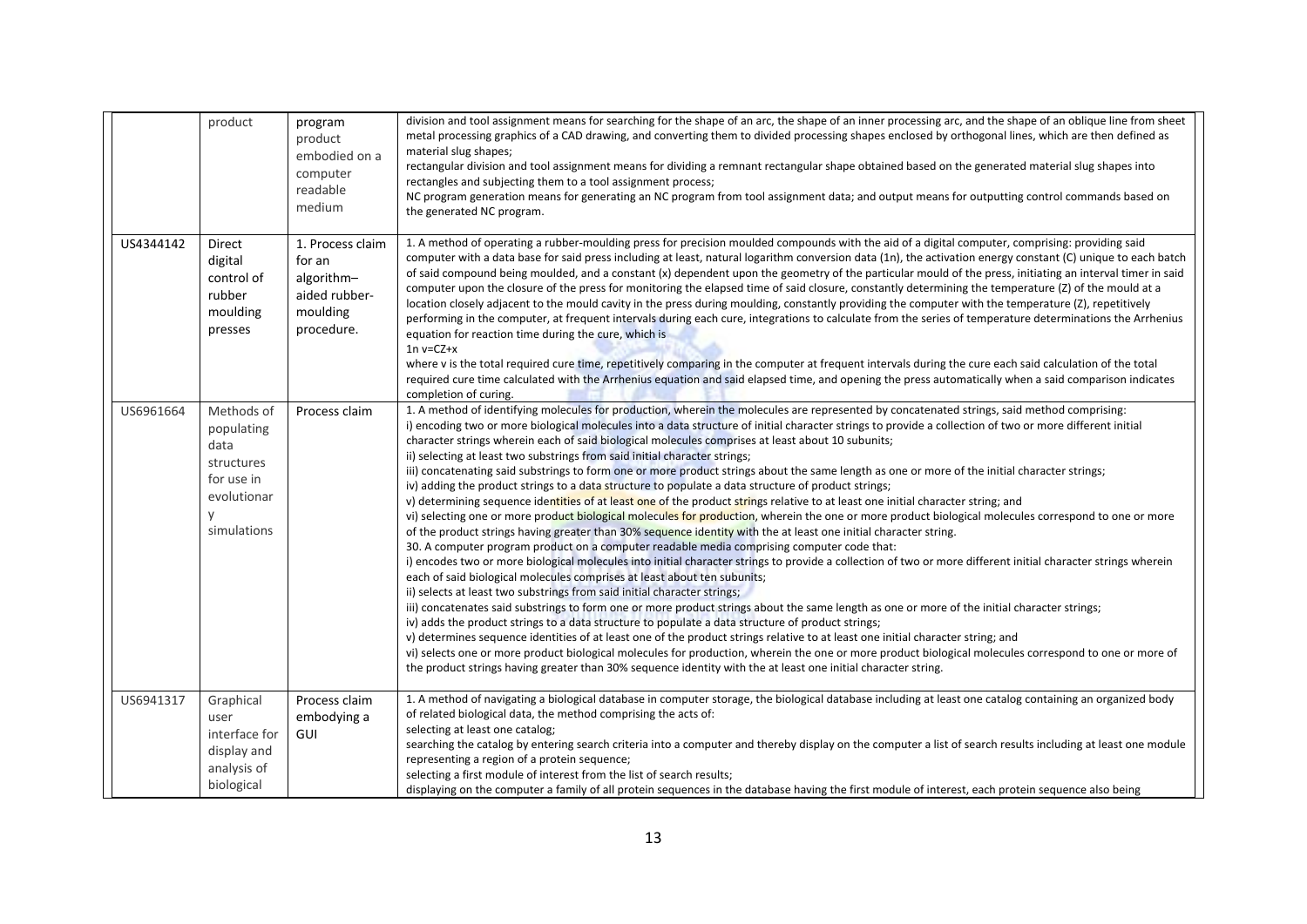| sequence<br>data | associated with a graphical representation of all modules of the protein sequence; and<br>displaying a multiple sequence alignment for the family of protein sequences in a separate display area, the multiple sequence alignment presenting an<br>amino-acid-by-amino-acid relationship between protein sequences in the same family.<br>34. A method of performing a computerized protein sequence analysis to detect similarities in the composition of different proteins, the method<br>comprising:<br>accessing a biological database in computer storage, the biological database incorporating data of at least one pre-existing database and having pre-<br>computed families described by a probabilistic sequence;<br>navigating the biological database with a graphical user interface to query the database for a list of search results;<br>displaying the list of search results including at least one module representing a region of a protein sequence; and<br>navigating the biological database with the graphical user interface to select one or more of the modules for representation on a computer as a family;<br>wherein multiple families are presented in separate display areas. |
|------------------|-------------------------------------------------------------------------------------------------------------------------------------------------------------------------------------------------------------------------------------------------------------------------------------------------------------------------------------------------------------------------------------------------------------------------------------------------------------------------------------------------------------------------------------------------------------------------------------------------------------------------------------------------------------------------------------------------------------------------------------------------------------------------------------------------------------------------------------------------------------------------------------------------------------------------------------------------------------------------------------------------------------------------------------------------------------------------------------------------------------------------------------------------------------------------------------------------------------------|
|------------------|-------------------------------------------------------------------------------------------------------------------------------------------------------------------------------------------------------------------------------------------------------------------------------------------------------------------------------------------------------------------------------------------------------------------------------------------------------------------------------------------------------------------------------------------------------------------------------------------------------------------------------------------------------------------------------------------------------------------------------------------------------------------------------------------------------------------------------------------------------------------------------------------------------------------------------------------------------------------------------------------------------------------------------------------------------------------------------------------------------------------------------------------------------------------------------------------------------------------|

| <b>EUROP</b> |
|--------------|
|--------------|

#### A Compilation Table of Granted Patents and their Claims:

| <b>Patent No:</b> | Title:                                                                       | <b>Types of</b><br>claims: | <b>Independent Claims:</b>                                                                                                                                                                                                                                                                                                                                                                                                                                                                                                                                                                                                                                                                                                                                                                                                                                                                                                                                                                                                                                                                                                                                                                                                                                                                                                                                                                                                                                                                                                                                                                                                                                                                                                                                                                                                                                                                                                                                                                                                                                                                                                                                                                                                                                                                                                                                                                                                                                                                                                                                         |
|-------------------|------------------------------------------------------------------------------|----------------------------|--------------------------------------------------------------------------------------------------------------------------------------------------------------------------------------------------------------------------------------------------------------------------------------------------------------------------------------------------------------------------------------------------------------------------------------------------------------------------------------------------------------------------------------------------------------------------------------------------------------------------------------------------------------------------------------------------------------------------------------------------------------------------------------------------------------------------------------------------------------------------------------------------------------------------------------------------------------------------------------------------------------------------------------------------------------------------------------------------------------------------------------------------------------------------------------------------------------------------------------------------------------------------------------------------------------------------------------------------------------------------------------------------------------------------------------------------------------------------------------------------------------------------------------------------------------------------------------------------------------------------------------------------------------------------------------------------------------------------------------------------------------------------------------------------------------------------------------------------------------------------------------------------------------------------------------------------------------------------------------------------------------------------------------------------------------------------------------------------------------------------------------------------------------------------------------------------------------------------------------------------------------------------------------------------------------------------------------------------------------------------------------------------------------------------------------------------------------------------------------------------------------------------------------------------------------------|
| EP1552472         | Methods<br>and systems<br>to identify<br>operational<br>reaction<br>pathways | Process claims             | 1.A method of identifying an operational reaction pathway of a biosystem, comprising: (a) providing a set of systemic reaction pathways through a<br>reaction network representing said biosystem, (b) providing a set of phenomenological reaction pathways of said biosystem, (c) comparing said set of<br>systemic reaction pathways with said set of phenomenological reaction pathways, wherein a pathway common to said sets is an perational reaction<br>pathway of said biosystem.<br>29. A method of reconciling biosystem data sets, comprising: (a) providing a first reaction network reconstructed from legacy data comprising a plurality<br>of hierarchical reaction categories; (b) providing a second reaction network obtained from empirical data, and (c) determining a consistency measure<br>between said hierarchical reaction categories in said first reaction network and elements in said second reaction network, wherein a high degree of said<br>consistency measure for said hierarchical reaction categories indicates the validity of said first reaction network or a subcomponent thereof.<br>39. A method of determining the effect of a genetic polymorphism on whole cell function, comprising: (a) generating a reaction network representing a<br>biosystem with a genetic polymorphism-mediated pathology; (b) applying a biochemical or physiological condition stressing a physiological state of said<br>reaction network, and (c) determining a sensitivity to said applied biochemical or physiological condition in said stressed physiological state compared to a<br>reaction network representing a normal biosystem, wherein said sensitivity is indicative of a phenotypic consequence of said genetic polymorphism-<br>mediated pathology.<br>42. A method of diagnosing a genetic polymorphism-mediated pathology, comprising: (a) applying a biochemical or physiological condition stressing a<br>physiological state of a reaction network representing a biosystem with a genetic polymorphism-mediated pathology, said applied biochemical or<br>physiological condition correlating with said genetic polymorphism-mediated pathology, and (b) measuring one or more biochemical or physiological<br>indicators of said pathology within said reaction network, wherein a change in said one or more biochemical or physiological indicators in said stressed<br>state compared to an unstressed physiological state indicates the presence of a genetic polymorphism corresponding to said pathology. |
| EP1600864         | Modelling<br>tool for<br>chemical<br>processes                               | Process claims             | 1. Method of amending an interaction complex (12) in a computer displayed graphical model (7) of a biochemical process, said graphical model<br>corresponding to a mathematical representation (6) in which said interaction complex (12) is associated with a flow rate (r) between at least two entity<br>variables (s1, p2) in the process, characterized by receiving input from a user indicating an amendment of the interaction complex by addition of an<br>interaction object (18) to the interaction complex, said interaction object being associated with an additional entity variable (s2) and having at least one<br>terminal point (20), graphically connecting said terminal point (20) to the interaction complex (12), and displaying an updated interaction complex, and<br>in the mathematical representation (6), associating the updated interaction complex (12) with one single flow rate (r), dependent on said at least two<br>entity variables (s1, p1) and said additional entity variable (s2).<br>11. System for amending an interaction complex (12) in a computer displayed graphical model (7) of a biochemical process, said graphical model                                                                                                                                                                                                                                                                                                                                                                                                                                                                                                                                                                                                                                                                                                                                                                                                                                                                                                                                                                                                                                                                                                                                                                                                                                                                                                                                                                                    |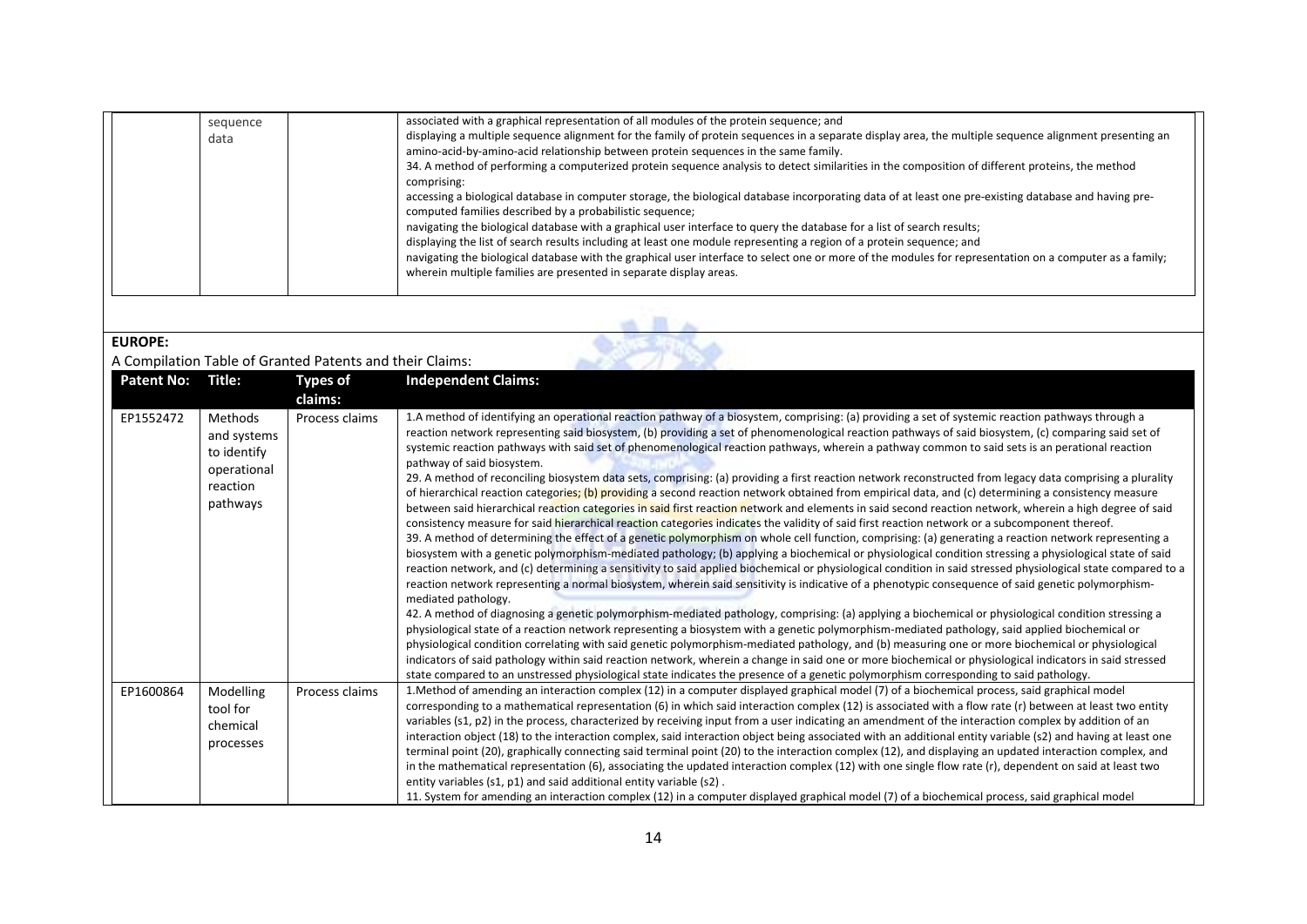|           |                                                                                                |                                                                                                                                          | corresponding to a mathematical representation (6) in which said interaction complex (12) is associated with a flow rate (r) between at least two entity<br>variables (s1, p2) in the process, characterized by means for receiving input from a user indicating an amendment of the interaction complex by addition<br>of an interaction object (18) to the interaction complex, said interaction object being associated with an additional entity variable (s2) and having at least<br>one terminal point (20), means for graphically connecting said terminal point (20) to the interaction complex (12), and displaying an updated interaction<br>complex, and means for, in the mathematical representation (6), associating the updated interaction complex (12) with one single flow rate (r),<br>dependent on said at least two entity variables (s1, p1) and said additional entity variable (s2).                                                                                                                                                                                                                                                                                                                                                                                                                                                                                                                                                                                                                                                                                                                                                                                                                                                                                                                                                                                                                                                                                                                                                       |
|-----------|------------------------------------------------------------------------------------------------|------------------------------------------------------------------------------------------------------------------------------------------|--------------------------------------------------------------------------------------------------------------------------------------------------------------------------------------------------------------------------------------------------------------------------------------------------------------------------------------------------------------------------------------------------------------------------------------------------------------------------------------------------------------------------------------------------------------------------------------------------------------------------------------------------------------------------------------------------------------------------------------------------------------------------------------------------------------------------------------------------------------------------------------------------------------------------------------------------------------------------------------------------------------------------------------------------------------------------------------------------------------------------------------------------------------------------------------------------------------------------------------------------------------------------------------------------------------------------------------------------------------------------------------------------------------------------------------------------------------------------------------------------------------------------------------------------------------------------------------------------------------------------------------------------------------------------------------------------------------------------------------------------------------------------------------------------------------------------------------------------------------------------------------------------------------------------------------------------------------------------------------------------------------------------------------------------------------------|
| EP1739656 | Speech<br>recognition<br>method and<br>speech<br>recognition<br>apparatus                      | 1. Process claim<br>13.Product<br>claim for a<br>control program<br>15.Product<br>claim for An<br>information<br>processing<br>apparatus | 1.An information processing method which sets data to each of a plurality of settable graphical user interface items, comprising:<br>detecting a settable graphical user interface item not displayed on a display screen (S201, S202);<br>selecting a speech recognition grammar corresponding to the item detected in the detecting step (S204);<br>recognizing received speech information using the speech recognition grammar selected in the selecting step (S208); and,<br>setting data to the detected item using the recognition result of the recognizing step.<br>13. A control program which, when loaded into a computer and executed, implements an information processing method as claimed in any one of claims<br>1 to 7.<br>15. An information processing apparatus which sets data to each of a plurality of settable graphical user interface items (802), comprising:<br>a detecting unit (102) configured to detect a settable graphical user interface item not displayed on a display screen (101);<br>a selecting unit (103) configured to select speech recognition grammar corresponding to the item detected by the detecting unit;<br>a recognizing unit (107) configured to recognize received speech information using the speech recognition grammar (601) selected by the selecting unit;<br>and,<br>a setting unit configured to set data to the detected item using the recognition result of the recognizing unit.                                                                                                                                                                                                                                                                                                                                                                                                                                                                                                                                                                                                             |
| EP1049089 | Data<br>structure<br>for control<br>information<br>on<br>rewriteable<br>data storage<br>media. | 1. Process claim<br>5. Product claim<br>for a data<br>storage<br>medium/data<br>structure.                                               | 1. A method of providing control information to a drive by a data storage medium (100), the method comprising the following steps:<br>reading, by the drive, a control data structure (108, 110, 200, 300) on the data storage medium;<br>extracting (400), by the drive, from the control data structure, an identification (202,302 of the control data structure; and<br>when the identification of the control data structure is recognized by the drive, then extracting (404), from the control data structure, control information<br>(208, 308-320) that is specific to the identification.<br>5. A data storage medium (100), the data storage medium having control data stored in the form of a data structure (108, 110, 200) the data structure<br>comprising:<br>a data area (208) that includes information for control of access to regions of the data storage medium, wherein a region is less than the entire data<br>storage medium; and<br>a header (202-206), the header further comprising a set of bits (204), each bit corresponding to a form of control for access to the entire data storage<br>medium.                                                                                                                                                                                                                                                                                                                                                                                                                                                                                                                                                                                                                                                                                                                                                                                                                                                                                                                                |
| EP2084535 | <b>BIOINFORM</b><br><b>ATIC</b><br>APPROACH<br><b>TO DISEASE</b><br><b>DIAGNOSIS</b>           | Process claim<br>for an<br>algorithm-aided<br>invention                                                                                  | 1.A method for constructing a multivariate predictive model for diagnosing a disease for which a plurality of test methods are individually inadequate, said<br>method comprising:<br><b>Salutinus from CSIR India</b><br>(a) performing a panel of laboratory tests for diagnosing said disease on a test population comprising a statistically significant sample of individuals with at<br>least one objective sign of disease and a statistically significant control sample of healthy individuals or persons with cross-reacting medical conditions;<br>(b) generating a score function from a linear combination of said test panel results, said linear combination expressed as [beta] Y, wherein D is the<br>disease; F1, , Yk is a set of K diagnostic tests for D; Y is a vector of diagnostic test results (Y1, , Yk }; D' = not D; [beta] is a vector of coefficients<br>{[beta][iota], , [beta]u\ for Y; and/? <r> is the transpose of [beta];<br/>(c) performing a receiver operating characteristic (ROC) regression or alternative regression technique of the score function, wherein the test panel is<br/>selected and [beta] coefficients are calculated simultaneously to maximize the area under the curve (AUC) of the empiric ROC as approximated by:<br/>i EUR DJ EUR H wherein / is a sigmoid function, N = the number of study subjects, n<d> in the number of patients with disease D, n<h> is the number of<br/>healthy controls, <math>n&lt;</math>D&gt; + <math>n&lt;</math>H&gt; =N; i = 1, , <math>n&lt;</math>D&gt;, i EUR D are patients with disease; j = 1, , <math>n&lt;</math>H&gt;, j EUR H are healthy controls;<br/>(d) calculating for each individual the pre-test odds of disease; generating a diagnostic likelihood ratio of disease by determining the frequency of each<br/>individual's test score in said diseased population relative to said control population; and multiplying said pretest odds by said likelihood ratio to<br/>determine the post-test odds of disease for each individual;</h></d></r> |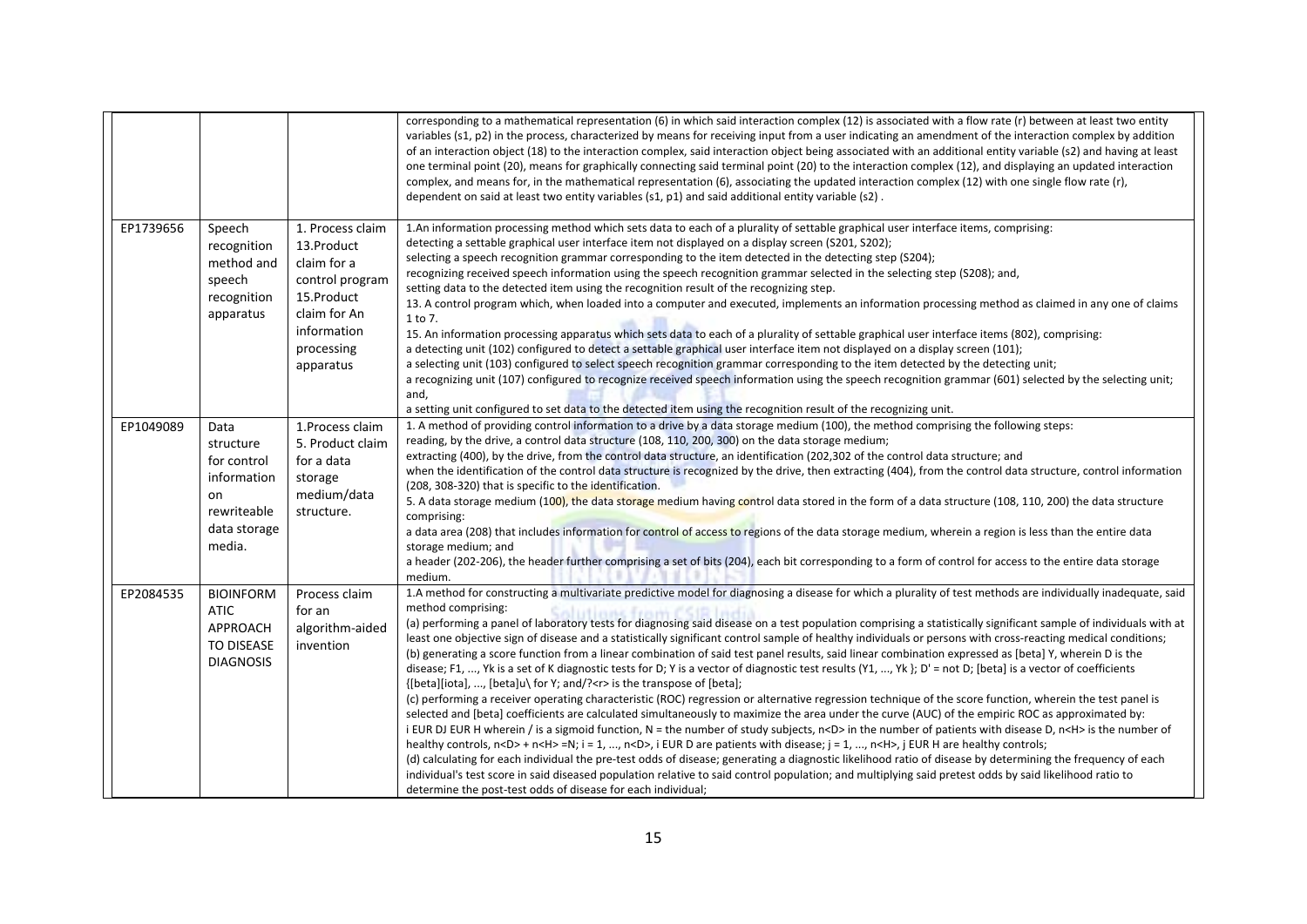|           |              |                  | (e) converting a set of posttest odds into posttest probabilities for each methodology and creating an ROC curve for each methodology by altering its                                                                                                                                                                 |
|-----------|--------------|------------------|-----------------------------------------------------------------------------------------------------------------------------------------------------------------------------------------------------------------------------------------------------------------------------------------------------------------------|
|           |              |                  | respective post-test probability cutoff value;                                                                                                                                                                                                                                                                        |
|           |              |                  | (f) comparing the ROC areas generated by one or more regression techniques to determine an optimal methodology, comprising the tests to be included                                                                                                                                                                   |
|           |              |                  | in an optimum test panel and the weight to be assigned each test score alone or in combination;                                                                                                                                                                                                                       |
|           |              |                  | (g) dichotomizing the optimal methodology by finding that point on the final ROC graph tangent to a line with a slope of (I-p)- C/p B, where p is the                                                                                                                                                                 |
|           |              |                  | population prevalence of disease, B is the regret associated with failing to treat patients with disease and C is the regret associated with treating a patient                                                                                                                                                       |
|           |              |                  | without disease; thereby generating a posttest probability cutoff value; and                                                                                                                                                                                                                                          |
|           |              |                  | (h) displaying the optimum test panel for disease diagnosis, the weight each individual test score is to be assigned alone or in combination, and the cutoff                                                                                                                                                          |
|           |              |                  | value against which positive or negative diagnoses are to be made.                                                                                                                                                                                                                                                    |
|           |              |                  | 19. A computer based method for diagnosing a disease for which a plurality of test methods are individually inadequate, said method comprising                                                                                                                                                                        |
|           |              |                  | combining weighted scores from a panel of laboratory test results, comparing the combined weighted results to a cutoff value and displaying a diagnosis                                                                                                                                                               |
|           |              |                  | based on said comparison to said cutoff value, wherein said laboratory tests, the weighting assigned thereto and cutoff value above which individuals                                                                                                                                                                 |
|           |              |                  | tested have said disease are determined by the method of Claim 1.                                                                                                                                                                                                                                                     |
|           |              |                  | I. A method for classifying a test population of cells based on one or more dependent variables, comprising: receiving a training set comprising values for                                                                                                                                                           |
| GB2434225 | Random       | 1. Process claim | independent and dependent variables associated with populations of cells; clustering the training set such that clusters of the populations of cells are                                                                                                                                                              |
|           | forest       | for a computer   | produced, each cluster having values for independent and dependent variables for its cell populations; randomly selecting clusters of cell populations                                                                                                                                                                |
|           | modelling of | program-aided    | from the training set to construct multiple bootstrap samples; generating a random forest model for each bootstrap sample; and classifying the test                                                                                                                                                                   |
|           | cellular     | invention.       | population using an ensemble of the random forest models                                                                                                                                                                                                                                                              |
|           | phenotypes   | 13. Product      | 13. A computer program product comprising a machine readable medium on which is provided program instructions for classifying a test population of                                                                                                                                                                    |
|           |              | claim for a      | cells based on one or more dependent variables, the program instructions comprising: (a) code for receiving a training set comprising values for                                                                                                                                                                      |
|           |              | computer         | independent and dependent variables associated with populations of cells; (b) code for clustering the training set such that clusters of the populations of                                                                                                                                                           |
|           |              | program          | cells are produced, each cluster having values for independent and dependent variables for its cell populations; (c) code for randomly selecting clusters of                                                                                                                                                          |
|           |              |                  | cell populations from the training set to construct multiple bootstrap samples of the size of the training set; (d) code for generating a random forest                                                                                                                                                               |
|           |              | product          | model for each bootstrap sample; and (e) code for classifying the test population using an ensemble of the random forest models.                                                                                                                                                                                      |
|           |              |                  |                                                                                                                                                                                                                                                                                                                       |
| EP2394572 | Apparatus    | 1. Process Claim | 1. A method for diagnosing the presence of sleep disorders comprising pre-processing a signal representative of a patient's respiration to filter out noise                                                                                                                                                           |
|           | for          | for diagnosis of | and zero the baseline, splitting the signal into equal length epochs, extracting from each epoch one or more primary features from the signal that act as a<br>compressed representation of signal events, apply statistics to the primary feature(s) to produce one or more secondary - features which represent the |
|           | detecting    | sleep disorders  | entire epoch, grouping each secondary feature with one or more other features that is extracted from the entire epoch to form an epoch pattern,                                                                                                                                                                       |
|           | and          | employing a      |                                                                                                                                                                                                                                                                                                                       |
|           | discriminati | classifier       | manipulate the epoch pattern with a classifier algorithm to produce a probability for each possible class that the signal may be representative of, assign                                                                                                                                                            |
|           | ng           | algorithm to     | the epoch to the class with the highest probability, report the class and the strength of the probability as an indication of the underlying disease state.<br>8. A method for diagnosing the presence of sleep disorders comprising recording a signal representative of respiration from a patient using a logging  |
|           | breathing    | manipulate the   |                                                                                                                                                                                                                                                                                                                       |
|           |              |                  | device which includes a data-acquisition system and a memory, processing the respiratory signal either on-board by the recording device or offline using a                                                                                                                                                            |
|           | patterns     | epoch.           | computer, dividing the signal into n epochs of equal length, recording events consisting of an hypopnoea followed by an hyperpnoea, detecting for each                                                                                                                                                                |
|           | from         | 8,34,40,46.      | event the beginning and end points, calculating event lengths, and processing each hyperpnoea to derive shape features.<br>34. A method for detecting the presence or absence of Cheyne-Stokes breathing in a patient comprising the steps of:                                                                        |
|           | respiratory  | Process claims.  |                                                                                                                                                                                                                                                                                                                       |
|           | signals      |                  | (i) Determining a signal indicative of at least one respiratory parameter of the patient;<br>(ii) Analyzing the signal to detect at least one region of hyperpnoea;                                                                                                                                                   |
|           |              |                  |                                                                                                                                                                                                                                                                                                                       |
|           |              |                  | (iii) Upon detection, determining the duration of said at least one hyperpnoea; and                                                                                                                                                                                                                                   |
|           |              |                  | (iv) Determining that Cheyne-Stokes breathing is present when said duration exceeds a threshold.                                                                                                                                                                                                                      |
|           |              |                  | 40. A method of detecting the presence or absence of Cheyne-Stokes breathing in a patient comprising the steps of:                                                                                                                                                                                                    |
|           |              |                  | (i) Determining a signal indicative of at least one respiratory parameter of the patient;                                                                                                                                                                                                                             |
|           |              |                  | (ii) Analyzing the signal to detect at least one region of an hyperpnoea following an hypopnea;<br>(iii) Upon detection, analyzing the rate of increase of signal in the region from the hypopnea to the hyperpnoea;                                                                                                  |
|           |              |                  |                                                                                                                                                                                                                                                                                                                       |
|           |              |                  | (iv) Where the rate of increase is a slow increase, concluding that Cheyne-Stokes breathing is present and where the rate of increase is a sudden increase,                                                                                                                                                           |
|           |              |                  | concluding that Cheyne-Stokes breathing is absent.                                                                                                                                                                                                                                                                    |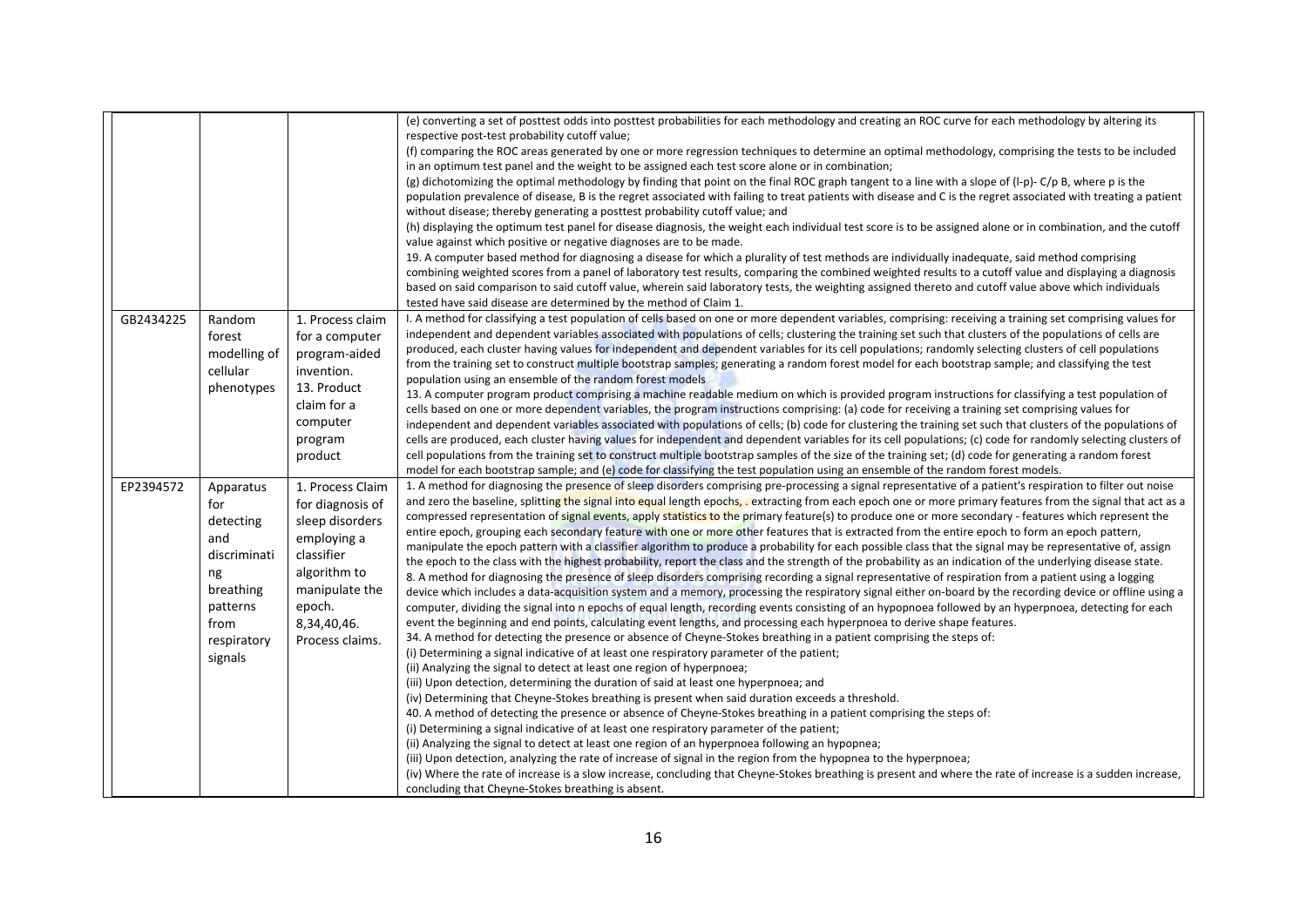|    | 46. A method of detecting the presence or absence of Cheyne-Stokes breathing in a patient comprising the steps of:<br>(i) Determining a signal indicative of at least one respiratory parameter of the patient;<br>(ii) Determining a spectrogram of said signal;<br>(iii) Determining that Cheyne-Stokes breathing is present if the spectrogram indicates the signal has a peak.<br>49. A method of detecting the presence or absence of Cheyne-Stokes breathing in a patient comprising the steps of:<br>(i) Determining a signal indicative of at least one respiratory parameter of the patient;<br>(ii) Detecting at least, one region of hyperpnoea;<br>(iii) Determining the morphology of said at least one region of hyperpnoea;<br>(iv) Determining that Cheyne-Stokes breathing is present where said at least one region has a "Sydney Harbor bridge" shape. |  |  |  |
|----|---------------------------------------------------------------------------------------------------------------------------------------------------------------------------------------------------------------------------------------------------------------------------------------------------------------------------------------------------------------------------------------------------------------------------------------------------------------------------------------------------------------------------------------------------------------------------------------------------------------------------------------------------------------------------------------------------------------------------------------------------------------------------------------------------------------------------------------------------------------------------|--|--|--|
|    | Compilation of NCL's Software/Mathematical Algorithm related Patents/Applications:                                                                                                                                                                                                                                                                                                                                                                                                                                                                                                                                                                                                                                                                                                                                                                                        |  |  |  |
| 1. | AUTOMATIC HARVESTING OF MOLECULAR INFORMATION RASTER GRAPHICS<br><b>KARTHIKEYAN M</b><br>2420DEL2011<br>Provisional application filed                                                                                                                                                                                                                                                                                                                                                                                                                                                                                                                                                                                                                                                                                                                                     |  |  |  |
| 2. | NADI TARANGINI: AYURVEDIC PULSE-BASED DIAGNOSTIC SYSTEM INCORPORATING MACHINE LEARNING<br><b>BHAT ASHOK</b><br>IN 1675DEL2007 / US 12/733153<br>Complete specification filed                                                                                                                                                                                                                                                                                                                                                                                                                                                                                                                                                                                                                                                                                              |  |  |  |
| 3. | METHOD AND APPARATUS FOR ONLINE IDENTIFICATION OF SAFE OPERATION AND ADVANCE DETECTION OF UNSAFE OPERATION OF A SYSTEM OR PROCESS<br>US 6826513<br>Granted                                                                                                                                                                                                                                                                                                                                                                                                                                                                                                                                                                                                                                                                                                                |  |  |  |
| 4. | A METHOD FOR IMPROVED PERFORMANCE OF ARTIFICIAL NEURAL NETWORK MODELS IN THE PRESENCE OF INSTRUMENTAL NOISE AND MEASUREMENT ERRORS<br>2614DELNP2004                                                                                                                                                                                                                                                                                                                                                                                                                                                                                                                                                                                                                                                                                                                       |  |  |  |
|    | Complete specification filed                                                                                                                                                                                                                                                                                                                                                                                                                                                                                                                                                                                                                                                                                                                                                                                                                                              |  |  |  |
| 5. | IDENTIFICATION AND/OR SEPARATION OF COMPLEX COMPOSITE SIGNALS INTO ITS DETERMINISTIC AND NOISY COMPONENTS<br>solutions from CSIX India<br>US 6208951<br>Granted                                                                                                                                                                                                                                                                                                                                                                                                                                                                                                                                                                                                                                                                                                           |  |  |  |
| 6. | AN APPARATUS FOR THE IDENTIFICATION AND/OR SEPARATION OF COMPLEX COMPOSITE SIGNALS INTO ITS DETERMINISTIC AND NOISY COMPONENTS<br>IN 214400<br>Granted                                                                                                                                                                                                                                                                                                                                                                                                                                                                                                                                                                                                                                                                                                                    |  |  |  |
|    | [Data Source: IPMS, http://172.16.14.200/ipms/]                                                                                                                                                                                                                                                                                                                                                                                                                                                                                                                                                                                                                                                                                                                                                                                                                           |  |  |  |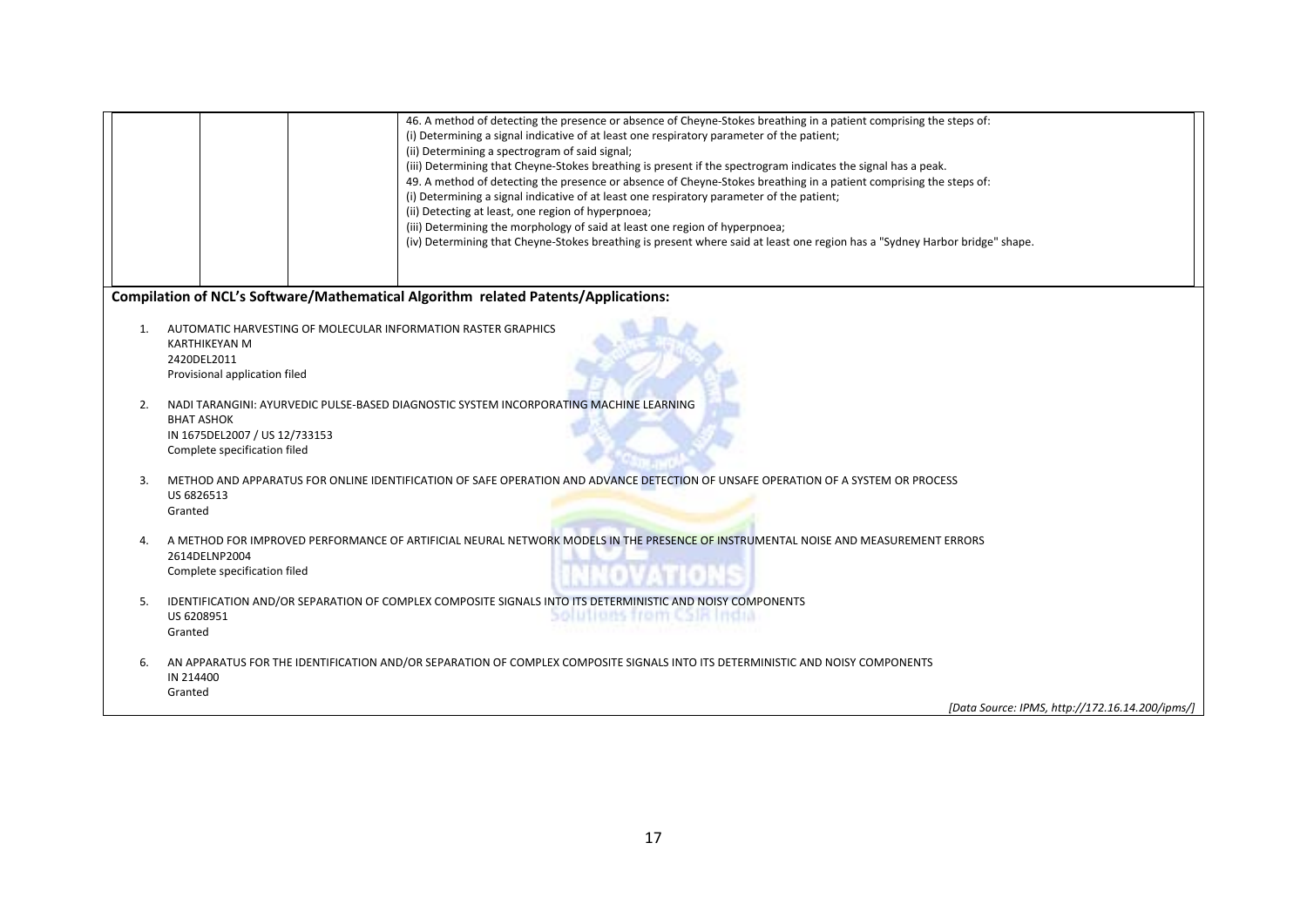## Compilation of Patent Applications' Filed in the area of Software based Biological/ chemical modelling in last few years in US:

| Application                                      | Title:                                                                                                                                                                     | Abstract:                                                                                                                                                                                                                                                                                                                                                                                                                                                                                                                                                                                                                                                                                                                                                                                                                                                    | <b>Principle Claims:</b>                                                                                                                                                                                                                                                                                                                                                                                                                                                                                                                                                                                                                                                                                                                                                                                                                                                                                                                                                                                                                                                                                                                                                                                                                                                                                                                                                                                                                                                                                                                                                                                                                                                  |
|--------------------------------------------------|----------------------------------------------------------------------------------------------------------------------------------------------------------------------------|--------------------------------------------------------------------------------------------------------------------------------------------------------------------------------------------------------------------------------------------------------------------------------------------------------------------------------------------------------------------------------------------------------------------------------------------------------------------------------------------------------------------------------------------------------------------------------------------------------------------------------------------------------------------------------------------------------------------------------------------------------------------------------------------------------------------------------------------------------------|---------------------------------------------------------------------------------------------------------------------------------------------------------------------------------------------------------------------------------------------------------------------------------------------------------------------------------------------------------------------------------------------------------------------------------------------------------------------------------------------------------------------------------------------------------------------------------------------------------------------------------------------------------------------------------------------------------------------------------------------------------------------------------------------------------------------------------------------------------------------------------------------------------------------------------------------------------------------------------------------------------------------------------------------------------------------------------------------------------------------------------------------------------------------------------------------------------------------------------------------------------------------------------------------------------------------------------------------------------------------------------------------------------------------------------------------------------------------------------------------------------------------------------------------------------------------------------------------------------------------------------------------------------------------------|
| No:<br>12/664,444<br>Filing date:<br>20 Jun 2008 | METHOD, SYSTEM<br>AND COMPUTER<br>SIMULATION<br><b>ENVIRONMENT</b><br>FOR TESTING OF<br><b>MONITORING AND</b><br><b>CONTROL</b><br><b>STRATEGIES IN</b><br><b>DIABETES</b> | A simulation environment for in silico testing<br>of monitoring methods, open-loop and closed-<br>loop treatment strategies in type 1 diabetes.<br>Some exemplary principal components of the<br>simulation environment comprise, but not<br>limited thereto, the following: 1) a<br>"population" of in silico "subjects" with type 1<br>diabetes in three age groups; 2) a simulator of<br>CGM sensor errors; 3) a simulator of insulin<br>pumps and discrete insulin delivery; 4) an<br>interface allowing the input of user-specified<br>treatment scenarios; and 5) a set of<br>standardized outcome measures and graphs<br>evaluating the quality of the tested treatment<br>strategies. These components can be used<br>separately or in combination for the<br>preclinical evaluation of open-loop or closed-<br>loop control treatments of diabetes. | 1. A computer method for testing of monitoring and/or treatment strategies for diabetes using a computer simulation<br>environment.<br>2. The method of claim 1, wherein said testing method comprises:<br>representation of the human metabolic system, wherein said representation of the human metabolic system<br>comprises:<br>applying a mathematical model of the human metabolic system; and<br>providing a plurality of instances of a simulated subject, creating a simulated population.<br>12. A computer simulation system environment for testing of monitoring and/or treatment strategies for diabetes.<br>13. The system of claim 12, wherein said computer simulation system environment comprises:<br>a representation module of the human metabolic system, wherein said representation module comprises a processor<br>configured to:<br>apply a mathematical model means of the human metabolic system, and<br>provide a plurality of instances of simulated subjects comprising a simulated population.<br>23. A computer program product comprising a computer useable medium having computer program logic for enabling<br>at least one processor in a computer system for testing of monitoring and/or treatment strategies for diabetes using a<br>computer simulation environment, said testing method of said computer program logic comprising:<br>representation of the human metabolic system, wherein said representation of the human metabolic system<br>comprises:<br>applying a mathematical model of the human metabolic system; and<br>providing a plurality of instances of a simulated subject, creating a simulated population. |
| 12/222813<br>Filing date:<br>18 Aug 2008         | <b>BIO-EXPRESSION</b><br>SYSTEM WITH<br>MODULE FOR<br><b>CREATING THE</b><br>STANDARD<br><b>DROSOPHILA BRAIN</b><br><b>MODEL AND ITS</b><br>COORDINATE<br>SYSTEM           | A method of generating standard brain model<br>from a bioexpression system includes<br>performing steps of registration to input<br>standard surface and individual surface into<br>affine registration; recording a transformation<br>parameters from the affine registration;<br>performing steps of inputting a individual<br>neuropil and transform parameters into an<br>affine transformation; applying the data of the<br>affine transformation to transform individual<br>neuropil to achieve transformed individual<br>neuropil; and performing a step of affine<br>registration to register a standard neuropil to<br>the transformed individual neuropil to achieve<br>a resulting transformation, wherein the<br>resulting transformation can be output as a<br>position and orientation of standard neuropil<br>within the standard surface.    | 1. A method for generating standard brain model from a bio-expression system comprising:<br>determining a global coordinate to present entire said standard brain model;<br>determining a local coordinate to present a sub-structure of said standard brain model; and<br>determining characteristics of said local coordinate with respect to said global coordinate.<br>16. A bio-expression system comprising:<br>a process system used to process data;<br>an average model generating module embedded in said computing system, wherein while an input of two-dimensional<br>individual model sections is fed into said process system, said average model generating module is responsive to said<br>input of two-dimensional individual model sections and is capable of processing an individual model construction and<br>model-averaging procedure, thereby generating an average model from all the input datasets;<br>a database including a bio-expression sub-database, cellular network sub-database and bio-fine structure sub-<br>database, wherein said database is coupled to said process system to store at least said average model; and<br>a module for creating standard brain model and coordinate system.                                                                                                                                                                                                                                                                                                                                                                                                                                      |
| 12/462,783                                       | INTELLIGENT                                                                                                                                                                | The intelligent medical device (iMD) system                                                                                                                                                                                                                                                                                                                                                                                                                                                                                                                                                                                                                                                                                                                                                                                                                  | 1. A system for operation of a medical device for therapeutics, comprising:                                                                                                                                                                                                                                                                                                                                                                                                                                                                                                                                                                                                                                                                                                                                                                                                                                                                                                                                                                                                                                                                                                                                                                                                                                                                                                                                                                                                                                                                                                                                                                                               |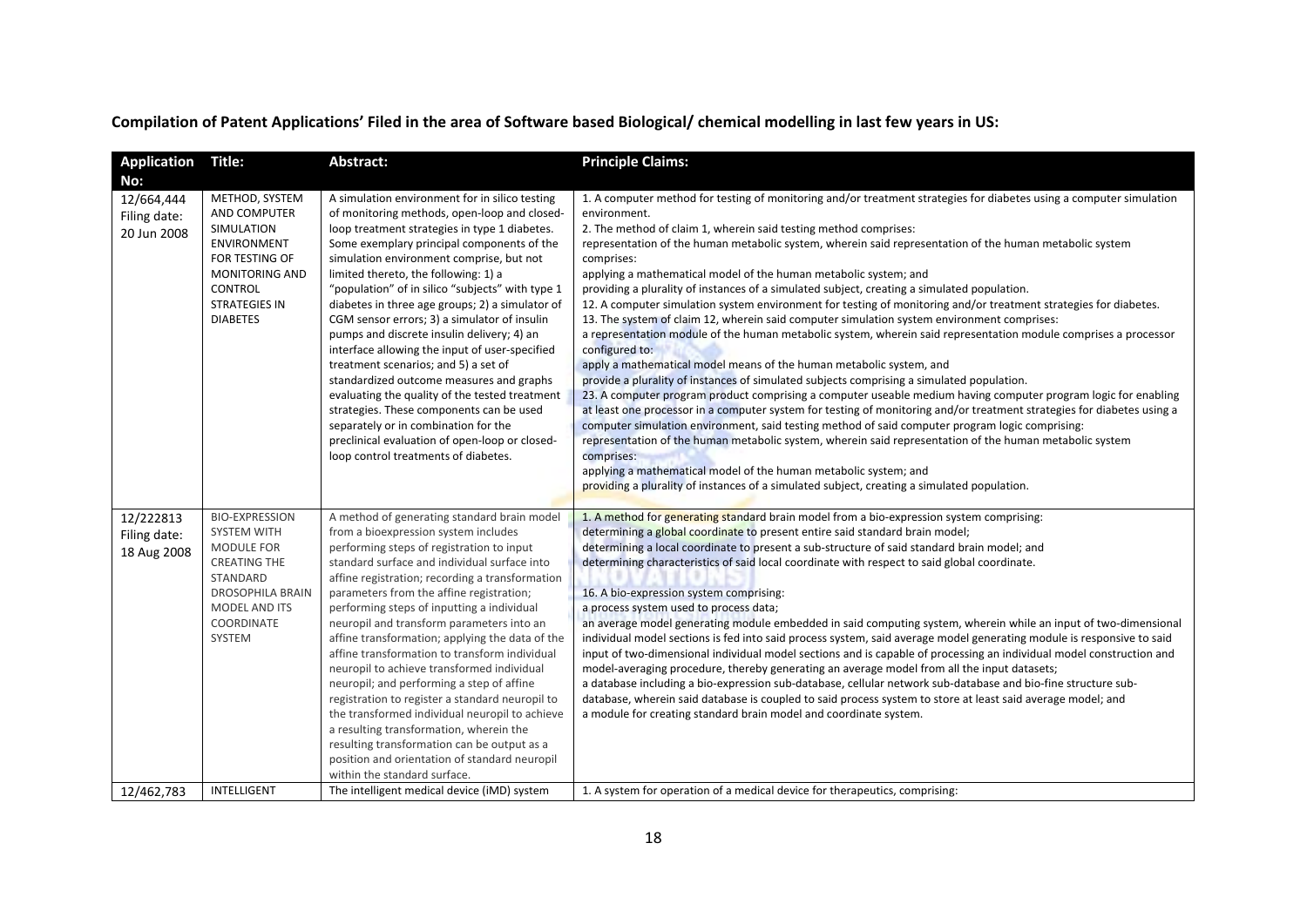| Filing date: 7 | <b>MEDICAL DEVICE</b>  | coordinates the dynamics of hardware and                            | a therapeutic module consisting of at least two layers;                                                                                            |
|----------------|------------------------|---------------------------------------------------------------------|----------------------------------------------------------------------------------------------------------------------------------------------------|
| Aug 2009       | <b>SYSTEM DYNAMICS</b> | software components in a self-organizing                            | an analytical module consisting of a system-on-a-chip (SoC);                                                                                       |
|                | FOR BIOLOGICAL         | autonomous system. The iMD system uses                              | a set of compartments for storage of chemicals and biologicals;                                                                                    |
|                | <b>NETWORK</b>         | advanced modeling and metaheuristics to                             | a set of electrical interconnects;                                                                                                                 |
|                | <b>REGULATION</b>      | solve complex optimization problems                                 | a set of microfluidic components, including tubes, valves and gates;                                                                               |
|                |                        | involving the customization of medical                              | at least one integrated circuit;                                                                                                                   |
|                |                        | therapies. The system uses evolvable                                | wherein the layers of components are connected by the electrical interconnects;                                                                    |
|                |                        | hardware and reprogrammable features to                             | wherein the process is controlled by the integrated circuit;                                                                                       |
|                |                        | coordinate the diagnostic and therapeutic<br>functions of the iMDs. | wherein the analytical module uses the SoC to model solutions to pathology optimization problems and transfers the                                 |
|                |                        |                                                                     | data to the therapeutic module;                                                                                                                    |
|                |                        |                                                                     | wherein the medical device components include a set of compartments for combining chemicals and biologicals on at<br>least one of a set of layers; |
|                |                        |                                                                     | wherein the medical device compartments are capable of transforming their configurations;                                                          |
|                |                        |                                                                     | wherein the medical device components are activated after obtaining data from a medical device model for                                           |
|                |                        |                                                                     | therapeutic recommendations;                                                                                                                       |
|                |                        |                                                                     | wherein the medical device components on one layer transform their configuration by folding gates down to remove                                   |
|                |                        |                                                                     | partitions and folding gates up to add partitions to create newly configured compartments;                                                         |
|                |                        |                                                                     | wherein the medical device flushes fluids from its compartments before the transformation process is initiated;                                    |
|                |                        |                                                                     | wherein the medical device places chemicals and biologicals into the newly configured compartments on one layer of                                 |
|                |                        |                                                                     | the device;                                                                                                                                        |
|                |                        |                                                                     | wherein the medical device components are coordinated to release specific chemicals and biologicals from newly                                     |
|                |                        |                                                                     | configured compartments on at least one of a set of layers through the microfluidic components in specific measured                                |
|                |                        |                                                                     | doses according to the model recommendations;                                                                                                      |
|                |                        |                                                                     | wherein the chemicals and biologicals are combined in a chamber of the medical device module in one of a set of                                    |
|                |                        |                                                                     | layers;                                                                                                                                            |
|                |                        |                                                                     | wherein the resulting therapeutic combination is transmitted to a cell site in a patient;                                                          |
|                |                        |                                                                     | wherein the feedback is obtained about the remedy and the analytical module updates the model and sends solution                                   |
|                |                        |                                                                     | options to the pathology to the therapeutic module;                                                                                                |
|                |                        |                                                                     | wherein the therapeutic module reconfigures to solve the pathology and combines a new set of chemicals and                                         |
|                |                        |                                                                     | biologicals according to the revised model in a chamber on one of its layers; and                                                                  |
|                |                        |                                                                     | wherein the resulting revised therapeutic combination is transmitted to a cell site in a patient until the pathology is                            |
|                |                        |                                                                     | solved.                                                                                                                                            |
|                |                        |                                                                     |                                                                                                                                                    |
| 13/019,036     | METHOD OF              | The invention relates to a method of                                | 1. A computer-implemented method of identifying a compound that reduces osteocalcin activity, comprising                                           |
| Filing date: 1 | RATIONAL-BASED         | identifying a compound that affects                                 | providing a computer program for execution on a computer, wherein the computer program, when executing on the                                      |
| Feb 2011       | DRUG DESIGN            | osteocalcin activity, comprising obtaining a 3D                     | computer, generates a 3D structure comprising i) amino acids 13-34 of SEQ ID NO: 5 of osteocalcin and ii) the structural                           |
|                | <b>USING</b>           | structure of osteocalcin or a fragment thereof,                     | coordinates in Table 3 corresponding to amino acids 13-34 of SEQ ID NO: 5;                                                                         |
|                | OSTEOCALCIN            | designing a compound to interact with, or                           | designing a compound to mimic the 3D structure;                                                                                                    |
|                |                        | mimic, the 3D structure of osteocalcin or                           | obtaining or synthesizing the compound and determining the ability of the compound to compete with osteocalcin for                                 |
|                |                        | fragment thereof, obtaining the compound,                           | binding to hydroxyapatite in an assay, wherein reduced binding of osteocalcin to hydroxyapatite in the presence of the                             |
|                |                        | and determining whether the compound                                | compound in the assay indicates that the compound reduces osteocalcin activity.                                                                    |
|                |                        | affects osteocalcin activity.                                       |                                                                                                                                                    |
|                |                        |                                                                     |                                                                                                                                                    |
| 13/168,654     | METHODS,               | The present invention generally relates to                          | 1. A method for identifying nucleotides for variation in nucleic acids encoding a protein variant library, said method                             |
| Filing date:   | SYSTEMS, AND           | methods of rapidly and efficiently searching                        | comprising:                                                                                                                                        |
|                | SOFTWARE FOR           | biologically-related data space. More                               | (a) receiving data characterizing a training set of a protein variant library, wherein the data comprises activity and a                           |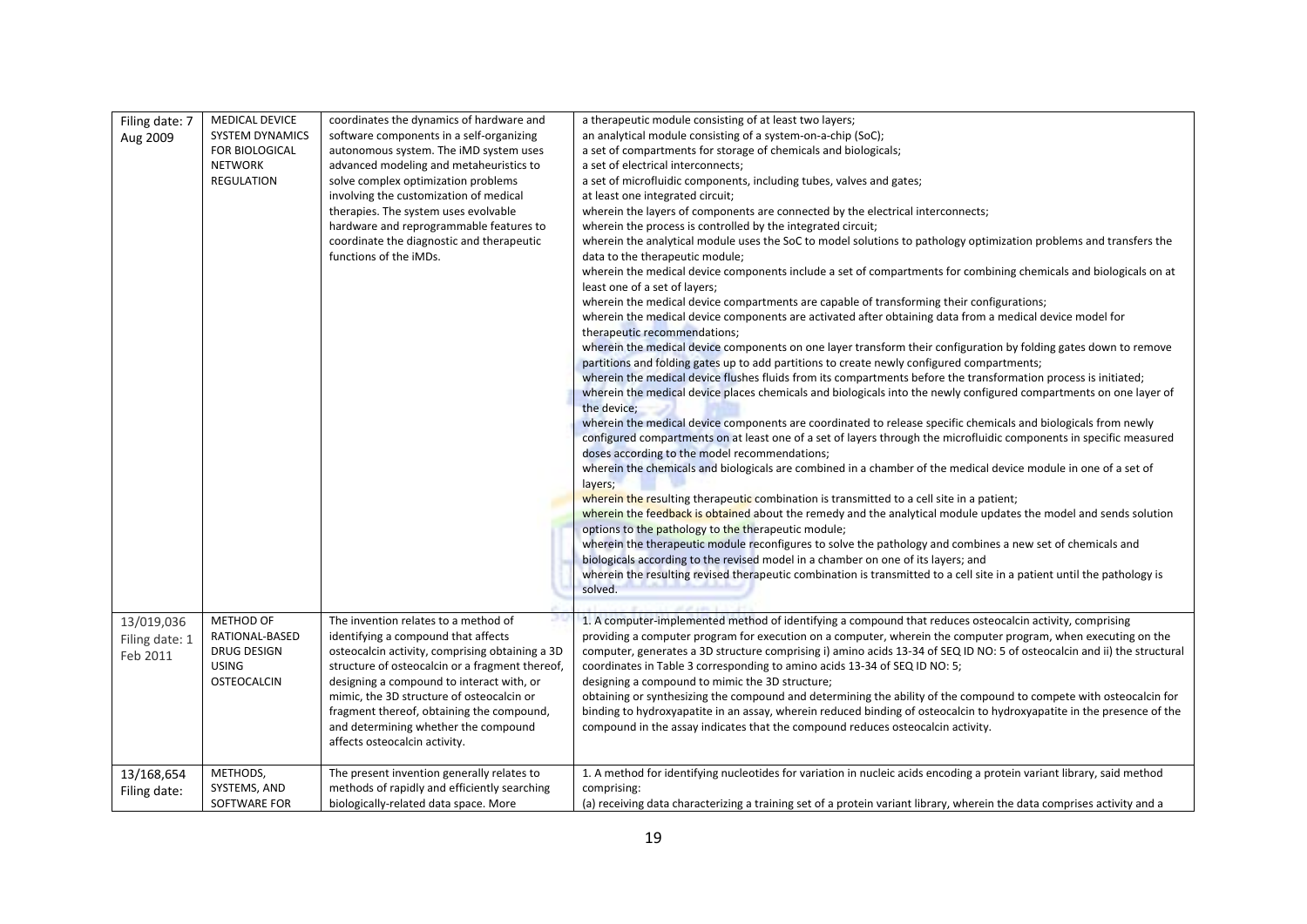| 24 Jun 2011 | <b>IDENTIFYING</b><br><b>FUNCTIONAL</b><br><b>BIOMOLECULES</b> | specifically, the invention includes methods of<br>identifying bio-molecules with desired<br>properties, or which are most suitable for<br>acquiring such properties, from complex bio-<br>molecule libraries or sets of such libraries. The<br>invention also provides methods of modeling<br>sequence-activity relationships. As many of<br>the methods are computer-implemented, the<br>invention additionally provides digital systems<br>and software for performing these methods. | nucleotide sequence for each protein variant in the training set;<br>(b) from the data, developing a sequence activity model for predicting activity from multiple independent variables,<br>each specifying the presence or absence of a specific nucleotide in a sequence;<br>(c) using the sequence activity model to identify one or more nucleotides that are to be varied or fixed in order to<br>impact the desired activity; and<br>(d) Generating a new protein variant library containing one or more new protein variants having amino acid sequences<br>encoded by nucleic acids in which the identified nucleotides are varied or fixed in order as identified in (c).<br>21. A computer program product comprising a non-transitory machine readable medium storing program code for<br>identifying nucleotides for variation in nucleic acids encoding a protein variant library, said program code comprising:<br>(a) code for receiving data characterizing a training set of a protein variant library, wherein the data comprises activity<br>and a nucleotide sequence for each protein variant in the training set;<br>(b) code for using the data to develop a sequence activity model for predicting activity from multiple independent<br>variables, each specifying the presence or absence of a specific nucleotide in a sequence;<br>(c) code for using the sequence activity model to identify one or more nucleotides that are to be varied or fixed in order<br>to impact the desired activity; and<br>(d) code for defining a new protein variant library containing one or more new protein variants having amino acid<br>sequences encoded by nucleic acids in which the identified nucleotides are varied or fixed in order by executing the<br>code in (c). |
|-------------|----------------------------------------------------------------|------------------------------------------------------------------------------------------------------------------------------------------------------------------------------------------------------------------------------------------------------------------------------------------------------------------------------------------------------------------------------------------------------------------------------------------------------------------------------------------|------------------------------------------------------------------------------------------------------------------------------------------------------------------------------------------------------------------------------------------------------------------------------------------------------------------------------------------------------------------------------------------------------------------------------------------------------------------------------------------------------------------------------------------------------------------------------------------------------------------------------------------------------------------------------------------------------------------------------------------------------------------------------------------------------------------------------------------------------------------------------------------------------------------------------------------------------------------------------------------------------------------------------------------------------------------------------------------------------------------------------------------------------------------------------------------------------------------------------------------------------------------------------------------------------------------------------------------------------------------------------------------------------------------------------------------------------------------------------------------------------------------------------------------------------------------------------------------------------------------------------------------------------------------------------------------------------------------------------------------------------------------------------------------------|
|-------------|----------------------------------------------------------------|------------------------------------------------------------------------------------------------------------------------------------------------------------------------------------------------------------------------------------------------------------------------------------------------------------------------------------------------------------------------------------------------------------------------------------------------------------------------------------------|------------------------------------------------------------------------------------------------------------------------------------------------------------------------------------------------------------------------------------------------------------------------------------------------------------------------------------------------------------------------------------------------------------------------------------------------------------------------------------------------------------------------------------------------------------------------------------------------------------------------------------------------------------------------------------------------------------------------------------------------------------------------------------------------------------------------------------------------------------------------------------------------------------------------------------------------------------------------------------------------------------------------------------------------------------------------------------------------------------------------------------------------------------------------------------------------------------------------------------------------------------------------------------------------------------------------------------------------------------------------------------------------------------------------------------------------------------------------------------------------------------------------------------------------------------------------------------------------------------------------------------------------------------------------------------------------------------------------------------------------------------------------------------------------|